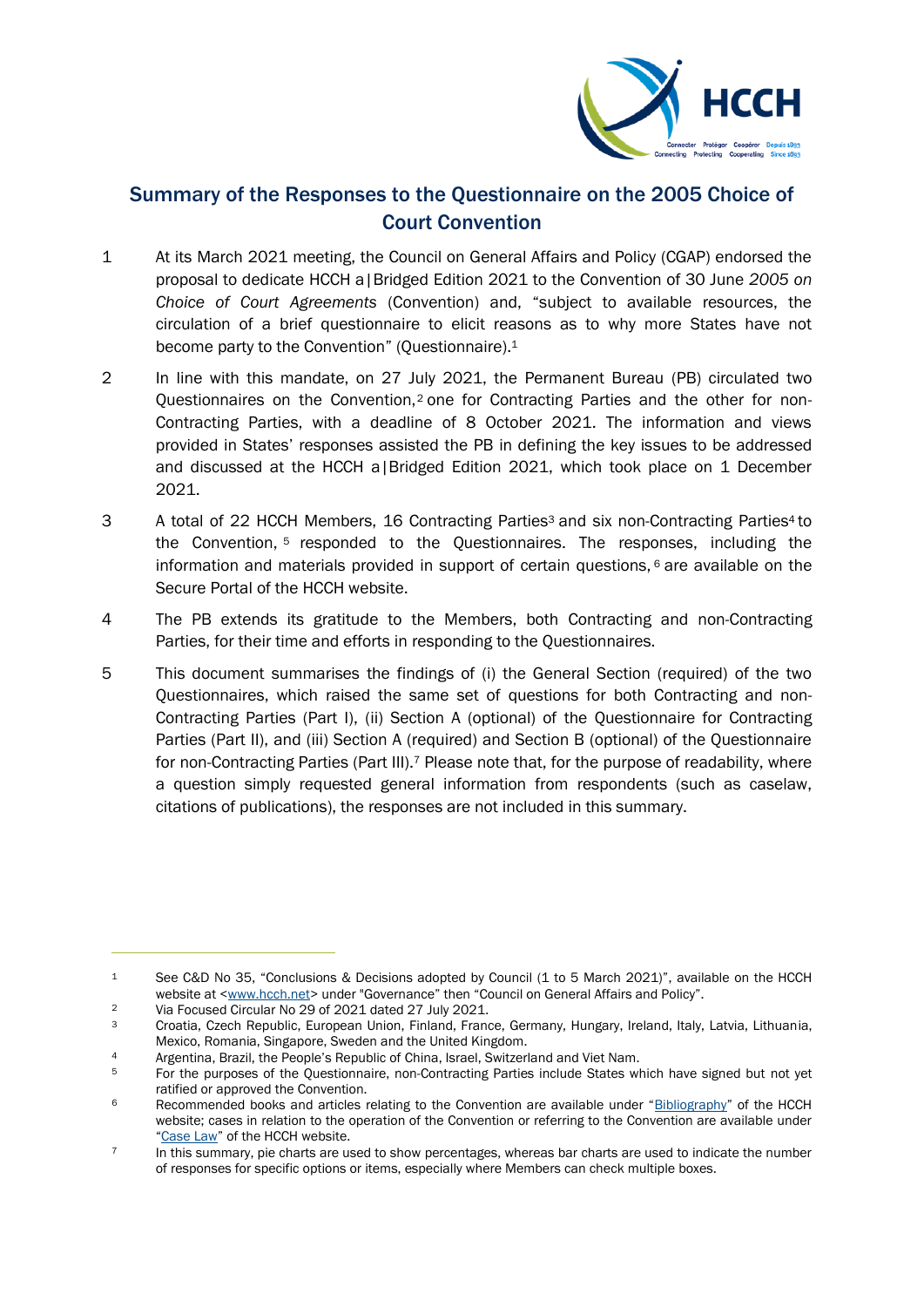# I. General Section

1. Is your State a party to any bilateral and / or regional agreements / arrangements equivalent to the jurisdictional and recognition and enforcement rules of the Convention. If yes, please specify / enumerate the most important ones:



6 For the bilateral and / or regional agreements / arrangements identified by the respondents, please refer to their individual responses available on the Secure Portal of the HCCH website.



3. Has your State established (or intends to establish) international commercial court(s) (or tribunal(s)) or the equivalent:

# If yes, please select the features which these courts or tribunals possess (multiple boxes can be checked):

7 The most common features of international commercial courts or tribunals, as indicated by the respondents, are their admissibility of foreign expert advice and evidence in languages other than the official one of the State. A few respondents indicated that their courts or tribunals allow appointment of international judges, representation of foreign lawyers, and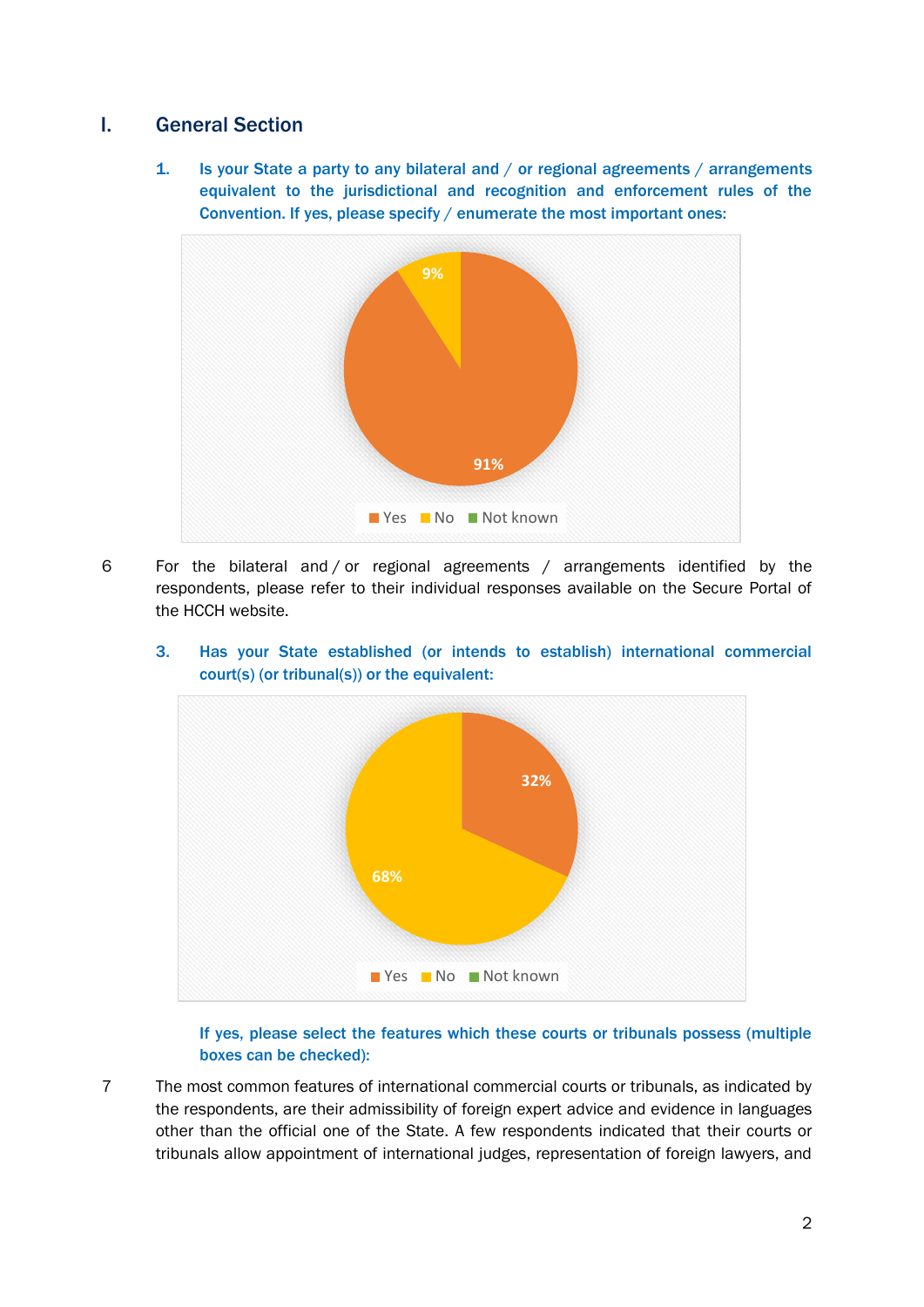are equipped with advisory council with foreign experts. Court judgments in languages other than the official one of the Stat is also one of the features.

8 The respondents indicated that it is uncommon for international commercial courts to conduct their proceedings in a language(s) other than the official language of their State. A number of respondents selected the option "other", without indicating precise features, when answering this question.

> If possible, please specify relevant details (*e.g.*, the date of establishment or intended establishment of the court or tribunal, the appointment procedures for judges and members of any adjacent advisory council(s), the nationalities of judges or experts, the languages used) and attach relevant statutes and procedural rules to this questionnaire:

9 Four Contracting Parties, namely France, Germany, Ireland and Singapore, and two non-Contracting Parties, namely the People's Republic of China and Switzerland, replied to this question (detailed information can be found in their respective replies available on the Secure Portal of the HCCH website).



4. In international cases, do the courts in your State publish decisions and / or executive summaries in a language other than the official one: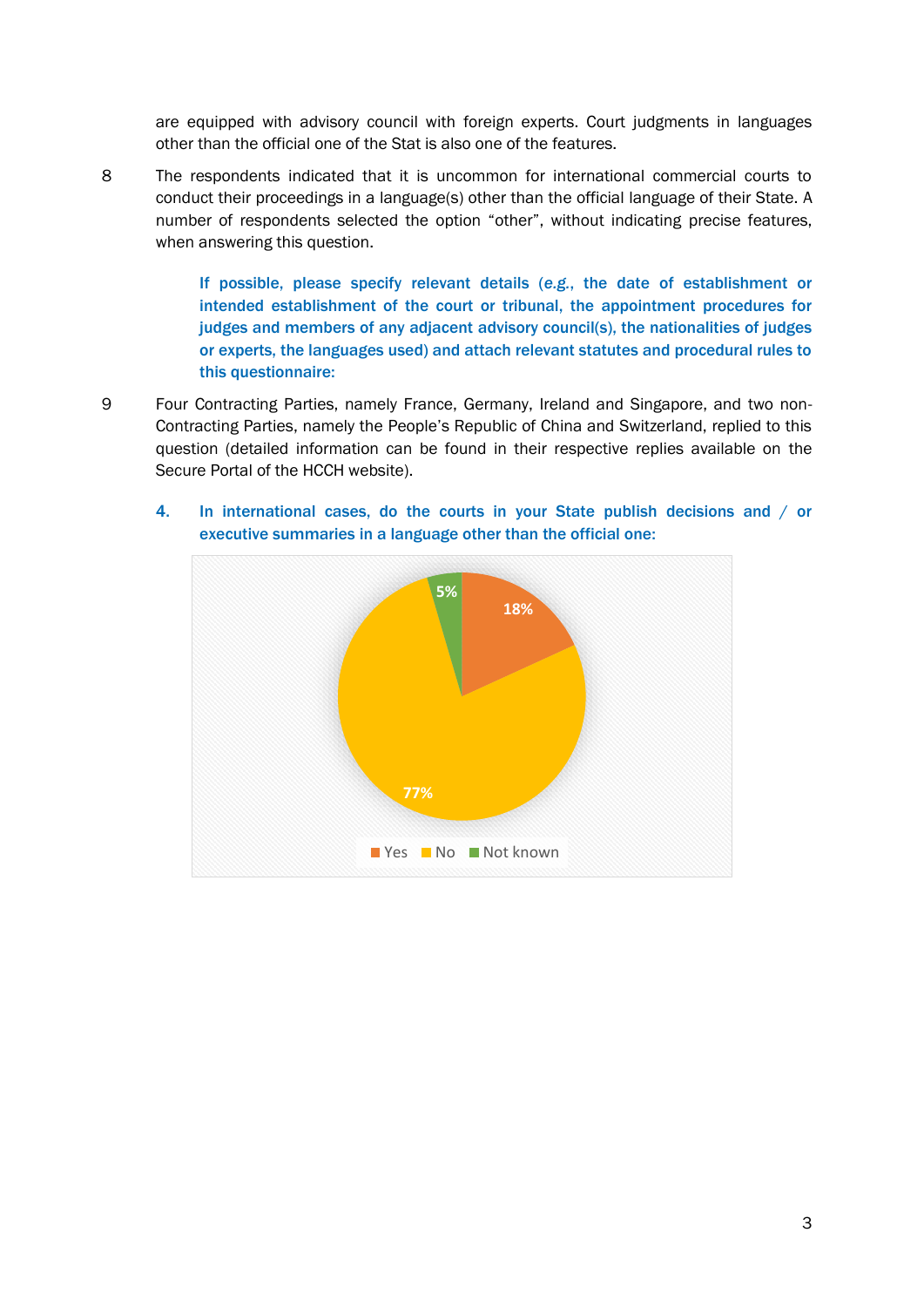## If yes, in which language(s):



## If other, please specify:

10 The European Union (EU) explained that the Court of Justice (CJEU) publishes most of its judgments, including judgments delivered in preliminary ruling proceedings, in all of the EU Member States languages. The General Court, on the other hand, only publishes some of its judgments in the languages mentioned above (*e.g.*, judgments of the Grand Chamber and of Chambers of five Judges and on a case-by-case basis with other judgments). Where a decision given by one of the courts is not published in all languages, it is typically accessible at least in French and in the original language of the case.<sup>8</sup>



If yes, select any of the following that may apply (multiple boxes can be checked):

<sup>8</sup> For details, see Title I, Chapter 8 - Languages - of the Rules of Procedure of the Court of Justice and Title II -Languages – of the Rules of Procedure of the General Court.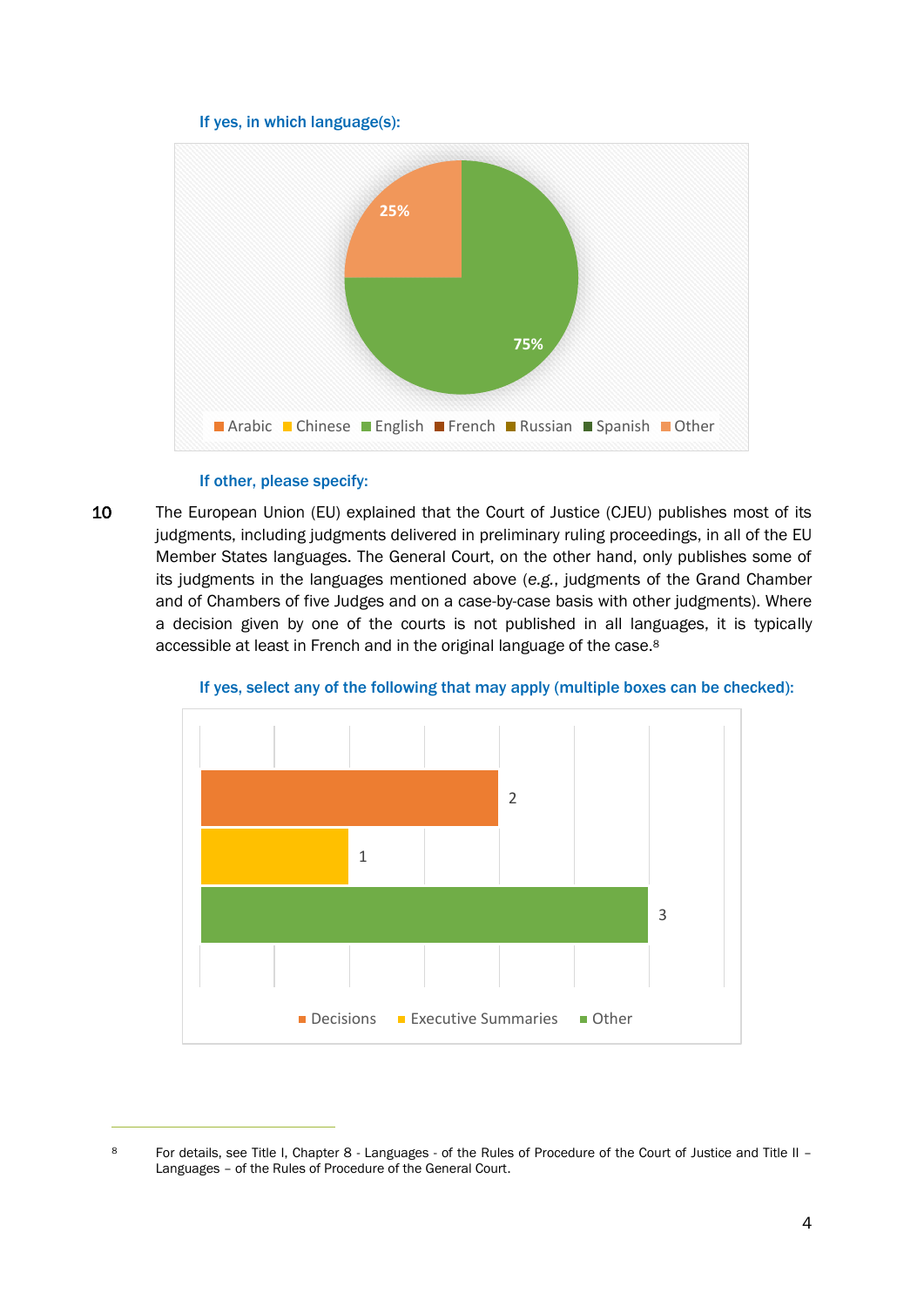## If other, please specify:

- 11 It is noted that, in Finland, "[t]he Supreme Court publishes unofficial summaries of some of its precedents in English. The selected precedents usually contain either issues from the standpoint of the law of the European Union or of human rights or other international interests".
- 12 The EU further referred to the Opinions of Advocates-General.



5. In international cases, do the courts in your State make public the identity of the acting judge(s):

6. Under your State's national law, is it possible for the parties to challenge the designation of a judge in international civil or commercial cases:



## If yes, please specify:

13 Respondents referred in detail to their respective national laws. In general, it is possible for parties to challenge the designation of a judge, be it in an international or domestic case.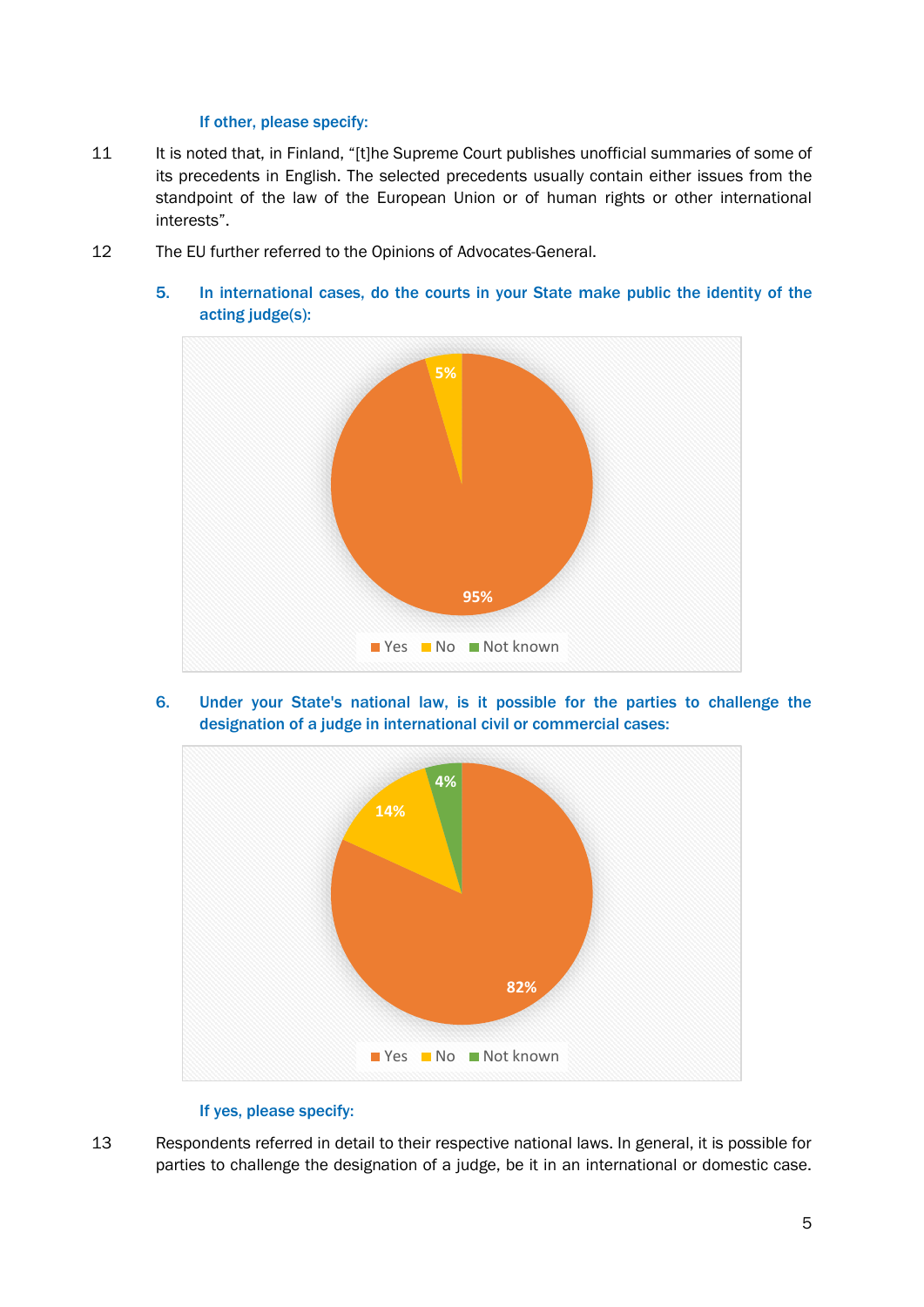Grounds of challenge include the judge's partiality or bias (*e.g.*, the judge's personal interests, rights or obligations may be effected by the outcome of the action, or the judge may not be expected to form an objective view of the case), disqualification, friendship, family or other relationship (*e.g.*, agent or employer) with any other parties, and previous involvement in the case (*e.g.*, as a counsel, advocate, witness, expert, or mediator). A timelimit is generally imposed on application for such challenges. Broadly speaking, applications can be made by the parties or judges can recuse themselves on their own volition.

- 14 Several respondents highlighted that, *procedurally*, a judge is excluded from second instance (appeal), review or retrial of a case.
	- 7. Do the courts in your State have rules on mitigation of conflicts of interest in cases involving foreign parties and your State (including a government, a governmental agency or any person acting for your State):



## If yes, please specify:

15 Respondents referred in detail to their respective national laws. It is of interest to note that the answers were related to the rules on recusal of judges or judicial conduct of judges, rather than elaborating on rules mitigating conflict of interests between foreign parties and States. A respondent specifically refers to its judicial codes of conduct for judges.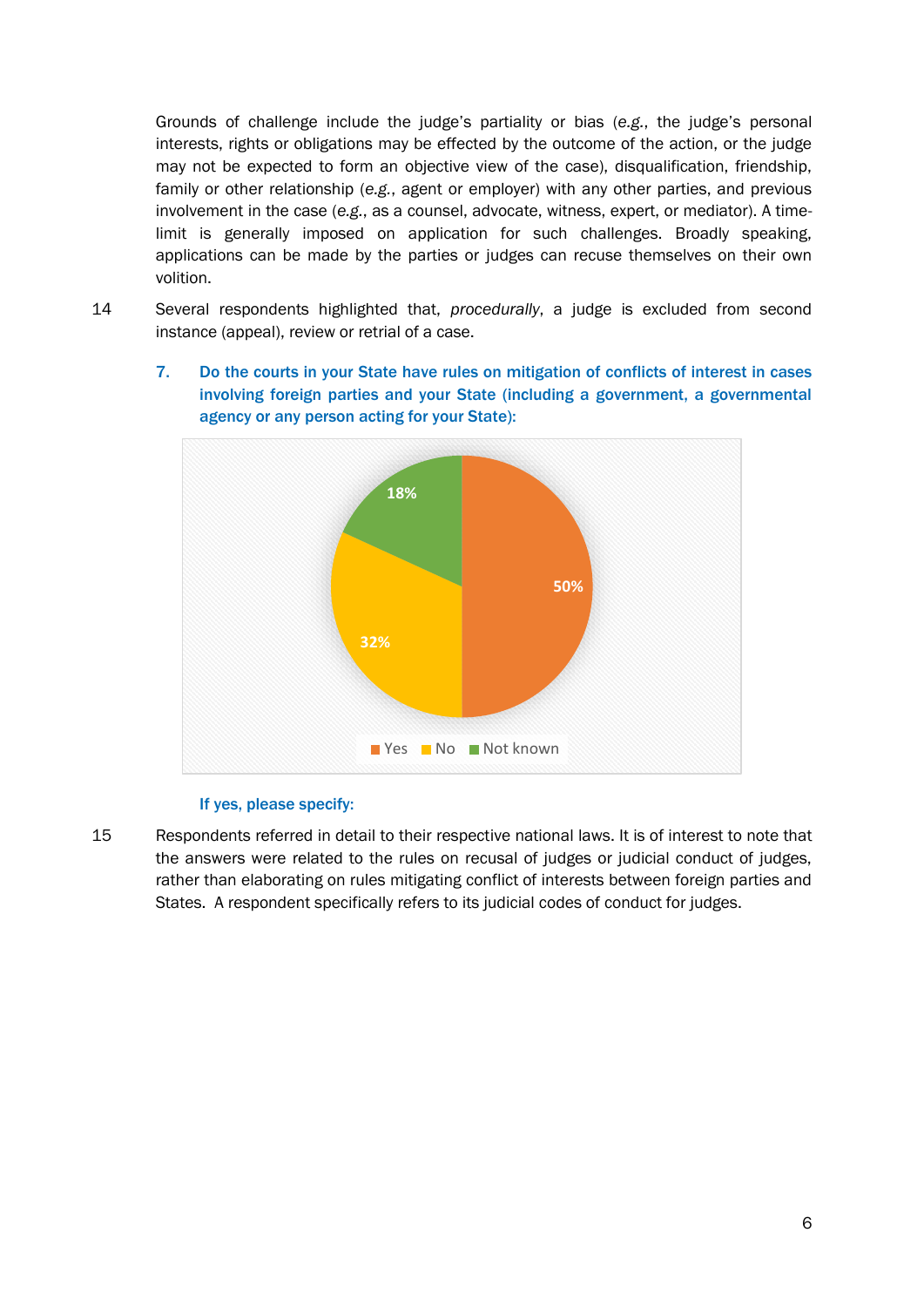8. Since 2015, have there been any reported cases of judicial corruption in relation to international civil or commercial cases:



9. Would your State agree that nothing in the Convention prevents it from being used to settle contractual disputes between foreign investors and States, under an exclusive choice of court agreement (*i.e.*, disputes not covered by any investment protection agreements or treaties, and / or to be settled under the exhaustion of local remedies rule):



#### If not, please explain:

16 Several respondents mentioned that the 2005 Choice of Court Convention applies only to civil and commercial matters. Contractual disputes between foreign investors and States may often have a public law character (at least partially), for instance where the State acted within its sovereign powers. Therefore, the nature of the dispute would be a defining element for the assessment of the applicability of the Convention and the Convention would only apply as long as the dispute is on a civil and commercial matter. It was also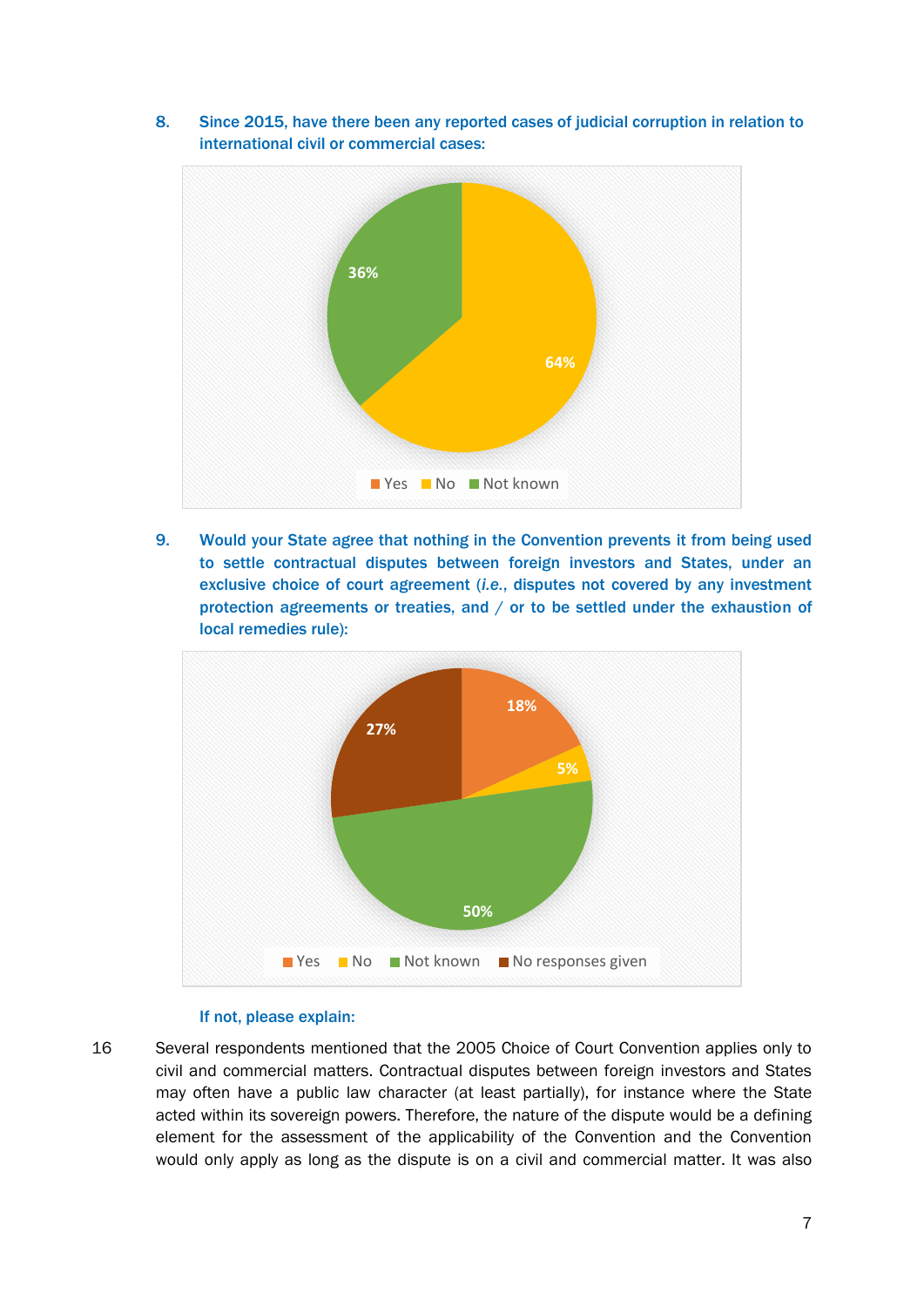highlighted that only the CJEU has the final word on the interpretation of the Convention as far as the EU Member States and Union institutions are concerned.

# 10. Please attach a copy of any rules or conditions relating to transfer of proceedings to another court within your State:

- 17 Respondents referred in detail to their respective national laws. Some of the most common rules or conditions for transfer include situations where (1) the adjudication of the action falls within the competence or jurisdiction of another court, (2) recusal or removal of the judges or their replacement in the same court is impossible, (3) there is *lis pendens* or consolidation of legal actions, (4) while different legal actions are submitted to different judges, since these actions are connected, they can be judged in a single trial. It is observed that these rules or conditions are of general nature and not confined to international cases.
- 18 The EU noted that the Brussels I*a* Regulation<sup>9</sup> does not contain rules on transfer of proceedings to other courts. However, to enhance the effectiveness of exclusive choice-ofcourt agreements and to avoid abusive litigation tactics, the Brussels I*a* Regulation includes an exception to the general *lis pendens* rules in order to deal satisfactorily with a particular situation in which concurrent proceedings may arise. This is the situation where a court not designated in an exclusive choice-of-court agreement has been seised of proceedings and the designated court is seised subsequently of proceedings involving the same cause of action and between the same parties. In such a case, the court first seised should be required to stay its proceedings as soon as the designated court has been seised and until such time as the latter court declares that it has no jurisdiction under the exclusive choice-of-court agreement. This is to ensure that, in such a situation, the designated court has priority to decide on the validity of the agreement and on the extent to which the agreement applies to the dispute pending before it. The designated court should be able to proceed irrespective of whether the non-designated court has already decided on the stay of proceedings. This exception does not cover situations where the parties have entered into conflicting exclusive choice-of-court agreements or where a court designated in an exclusive choice-of-court agreement has been seised first. In such cases, the general lis pendens rule of this Regulation should apply.
- 19 Therefore, under the Brussels I*a* Regulation (Recital 22 and Art. 31(2)), it is possible, where there is an exclusive jurisdiction agreement in favour of the second seised court, that the first seised court stays its proceedings unless and until the chosen court declares that it has no jurisdiction under the agreement.
- 20 Notably, there are no similar provisions in the Convention on jurisdiction and the recognition and enforcement of judgments in civil and commercial matters (Lugano Convention).

<sup>9</sup> Regulation (EU) No 1215/2012 of the European Parliament and of the Council of 12 December 2012 on jurisdiction and the recognition and enforcement of judgments in civil and commercial matters.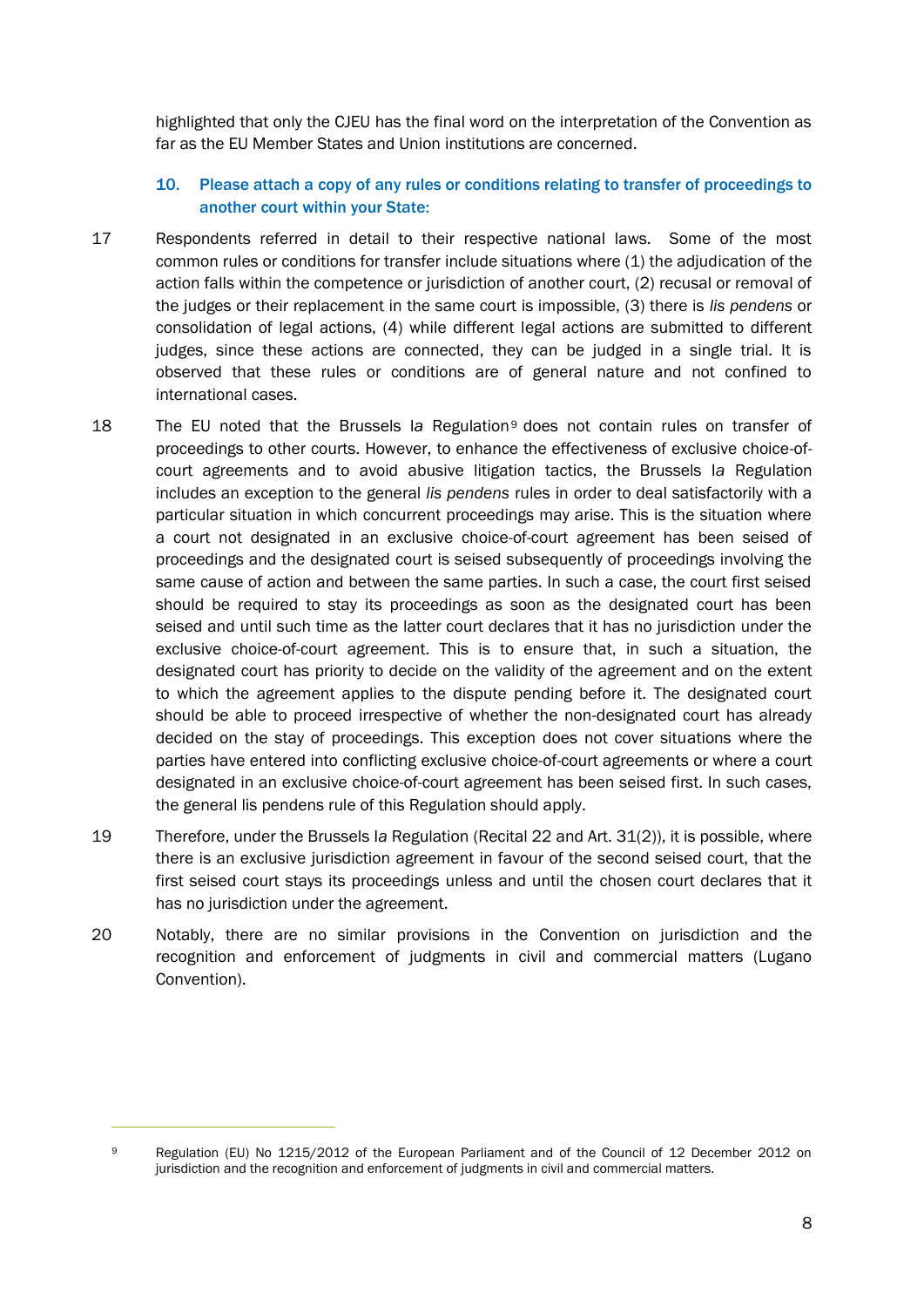- 11. Please attach a copy of your State's domestic law or rules regarding the "registration" / "exequatur" of a judgment for the purpose of recognition and enforcement. Please also share the general timeline for completing such "registration" / "exequatur" procedures:
- 21 Respondents referred in detail to their respective national laws. It is noted that in the intra-EU relations under the Brussels I*a* Regulation, exequatur proceedings have been abolished. However, the exequatur procedure is still required under the Lugano Convention. In the absence of any EU-level harmonisation of the recognition and enforcement of third-country judgments, the exequatur procedure may also be required by national law of the Member States for third-country judgments.
- 22 Respondents with common law background generally noted that foreign judgments in civil or commercial matters may be enforced under either statutory registration scheme or at common law. Broadly speaking, finality of judgment by a competent court would be a common condition.
- 23 With respect to the timeline for completing registration / exequatur procedures, no general timeline had been provided by all the other respondents. The EU however remarked that such timeline differs throughout the Union.
	- 12. Would your State consider the HCCH 1931 [*Protocole pour reconnaître à la Cour Permanente de Justice Internationale la compétence d'interpréter les Conventions de La Haye de droit international privé*] to be in force:



- 13. Please provide below any suggestions you may have which would assist the PB in encouraging more States to join the Convention (*e.g.*, assistance in drafting policy briefs; organisation of judicial roundtables, seminars or conferences; preparation of case law digests):
- 24 The vast majority of respondents agreed with the examples given in the question. It was suggested to offer such activities to different stakeholders, such as to students by the inclusion of the Convention in the academic programmes of universities, to judges or practitioners by special courses organised by the HCCH or National Organs. It was also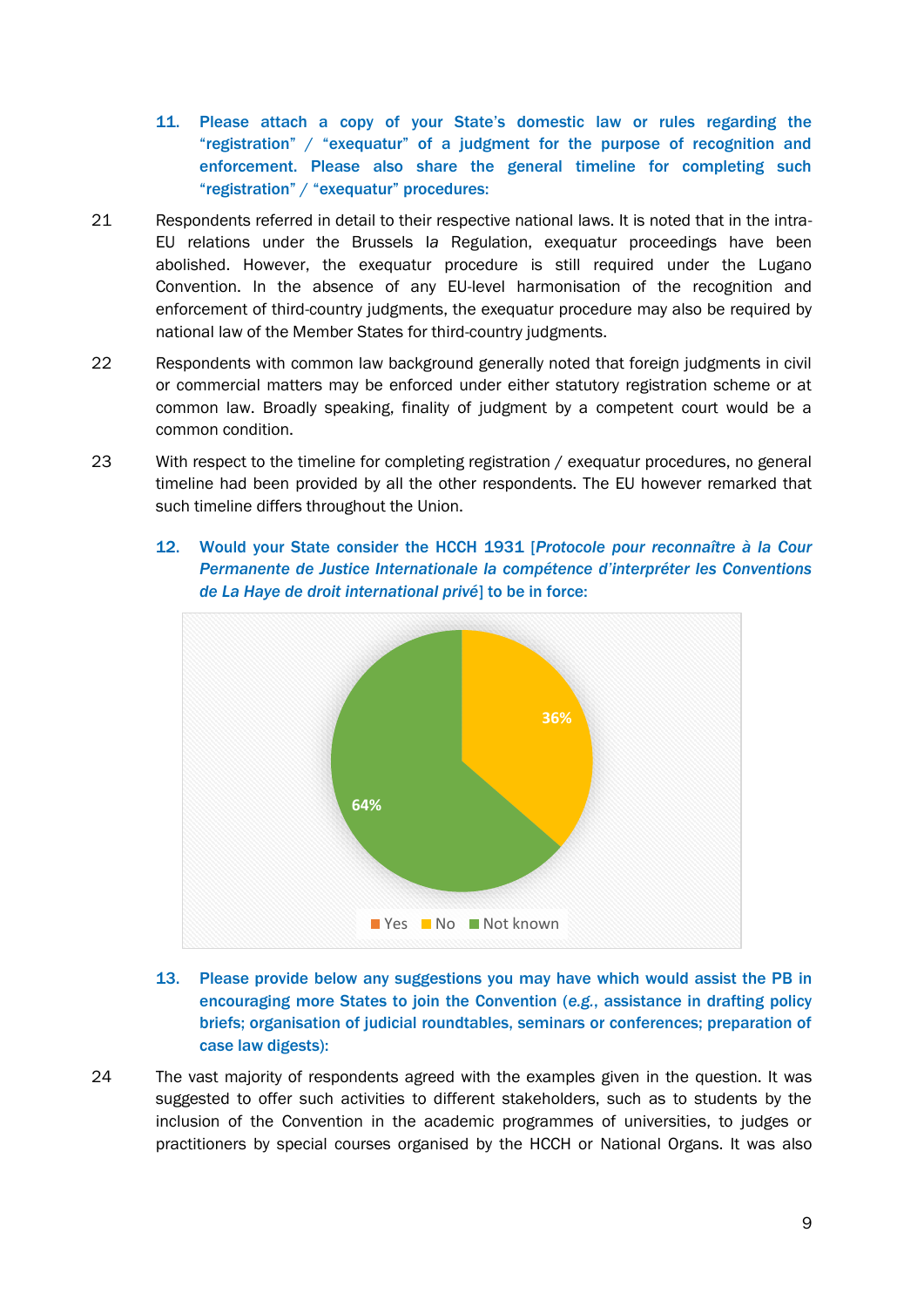suggested that contests or research assignments be organised to discuss the merits of the Convention but with a link to other substantive fields, such as Intellectual Property.

25 Several respondents mentioned the importance of raising awareness on the Convention and sharing good practices on its application by, for example, organising seminars / conferences on the benefits of the Convention, and providing assistance in drafting implementing legislation.



# 14. Would your State support the establishment of an online database of case law relevant to the application of the Convention:

# 15. Are there any specific topics or practical issues that your State would like to be addressed at the HCCH a|Bridged Edition 2021:

26 In response to this question, certain non-Contracting Parties suggested the following topics or issues:

- the relationship between the Convention and the 2019 Judgments Convention;
- preparation of a valid choice of court agreement and model choice of court agreement (or clauses) in a contract;
- choice of court clauses and cross-border online commerce and activity. Israel, for example, stated that "[i]n some cases, such clauses are not limited to consumer transactions so the Convention might arguably apply. This could be controversial as there could be significant bargaining power gaps between the disputing parties. It could be interesting to share experiences, case law and best practices between member and non-member states to the Convention."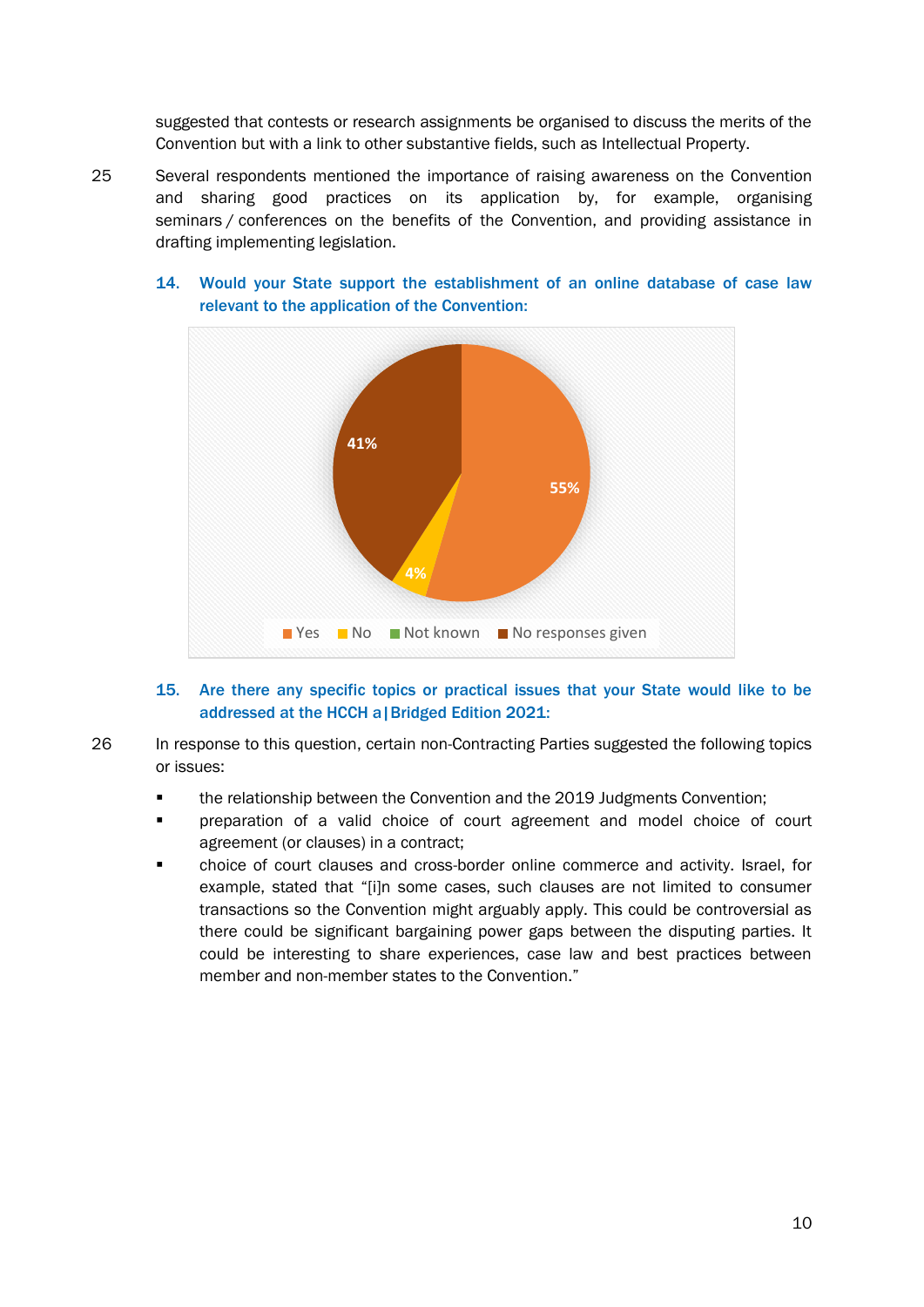# II. Contracting Parties



16. How is the general operation of the Convention rated in your State:

# Additional comments, if any:

27 Several respondents stated that it is too premature to assess the operation of the Convention given the relatively short period of time since the Convention's entry into force.



18. Have the courts in your State encountered difficulties in the application or interpretation of the Convention: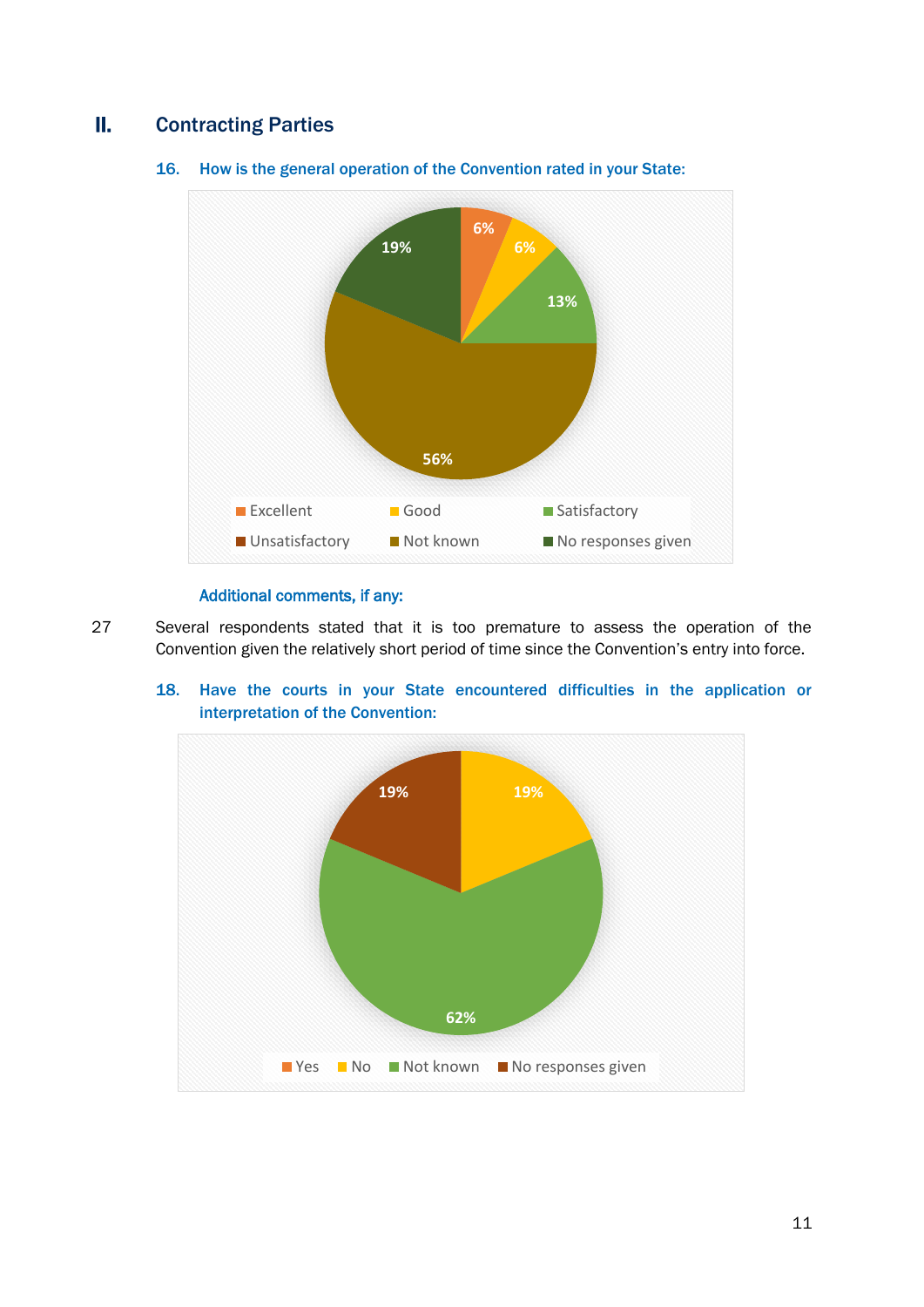19. Would your State agree with the view that finding a choice of court agreement "null and void" as outlined in Articles  $5(1)$  and  $6(a)$  extends to issues of formation and consent (see reference in the Explanatory Report on the Convention, paras 94, 110- 114, 125, 126 and 149):



- 28 A few respondents stated that the CJEU has the final word on the interpretation of the Convention, as far as EU Member States and Union institutions are concerned.
	- 20. In the last five years, in how many cases of a civil or commercial nature and involving foreign parties has your State (including a government, a governmental agency or any person acting for your State) been involved:

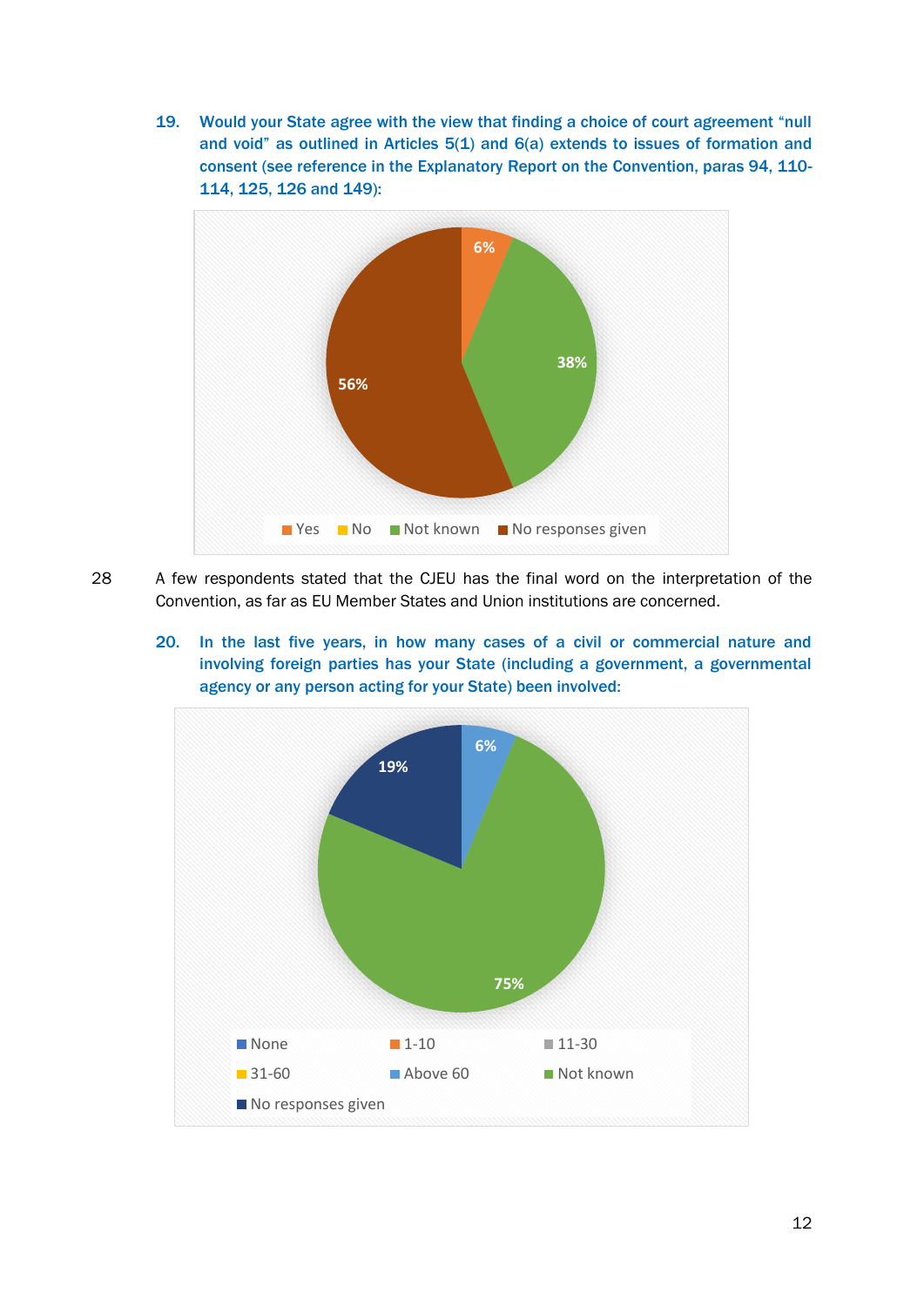#### What were the subject matters of the cases:

- 29 Certain respondents answered that, in the EU, in the absence of a specific choice-of-court agreement in a contract concluded by or on behalf of the Union, the Union institutions may be involved in proceedings before the national courts pursuant to Article 274 TFEU. The overall number of such cases, where the Union institutions or its personnel and foreign parties were involved, is not known.
- 30 With regard to actions brought before the General Court of the EU pursuant to Article 272 TFEU in situations where a choice-of-court agreement to the benefit of the Union courts was concluded by or on behalf of the Union, responses showed that if a clause included in the contract confers the exclusive right on the CJEU to hear and determine disputes concerning a contract, courts in EU Member States must decline jurisdiction. As mentioned above, such choice-of-court clauses are included not only in numerous rental or insurance agreements or agreements for the purchase of movable or immovable property, but are also used to directly implement some of the EU policies (grant agreements, subsidies and aids, development assistance, etc.). The number of cases decided under choice-of-court agreements pursuant to Article 272 TFEU is increasing. It is estimated that the General Court dealt with over 80 cases concerning said Article in the last five years. However, it should be highlighted that the actions under Article 272 TFEU cover not only contracts governed by private law but also contracts governed by public law. Most of these contracts are also concluded with parties resident in the EU rather than parties from third countries.



#### 21. In how many of those cases was there an exclusive choice of court agreement: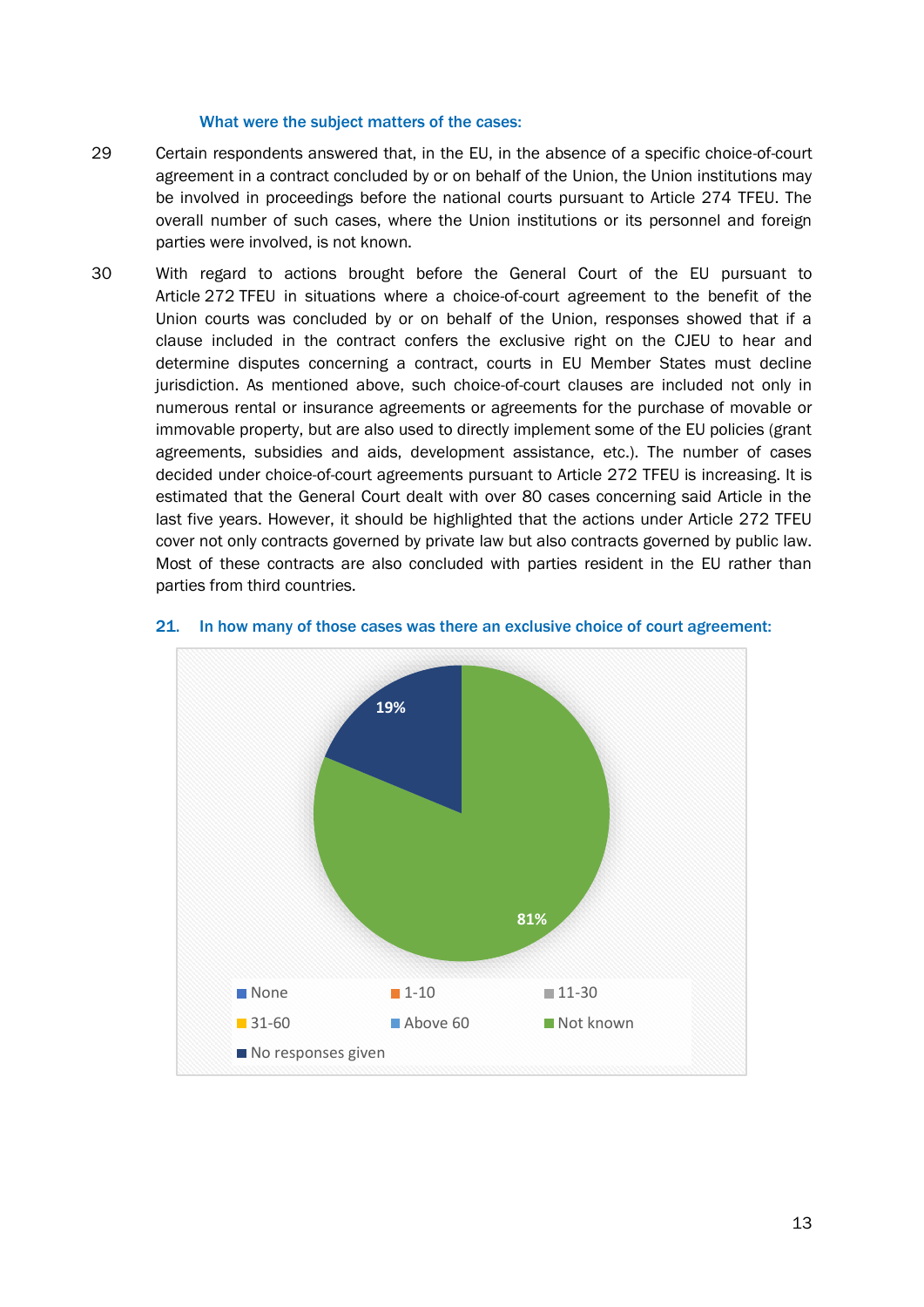

22. Is the Convention included in the curricula of judicial training or equivalent professional development schemes for judges in your State:

23. In the Bar Exam or in legal training courses for lawyers, solicitors or barristers, are the participants required to demonstrate knowledge about the Convention:

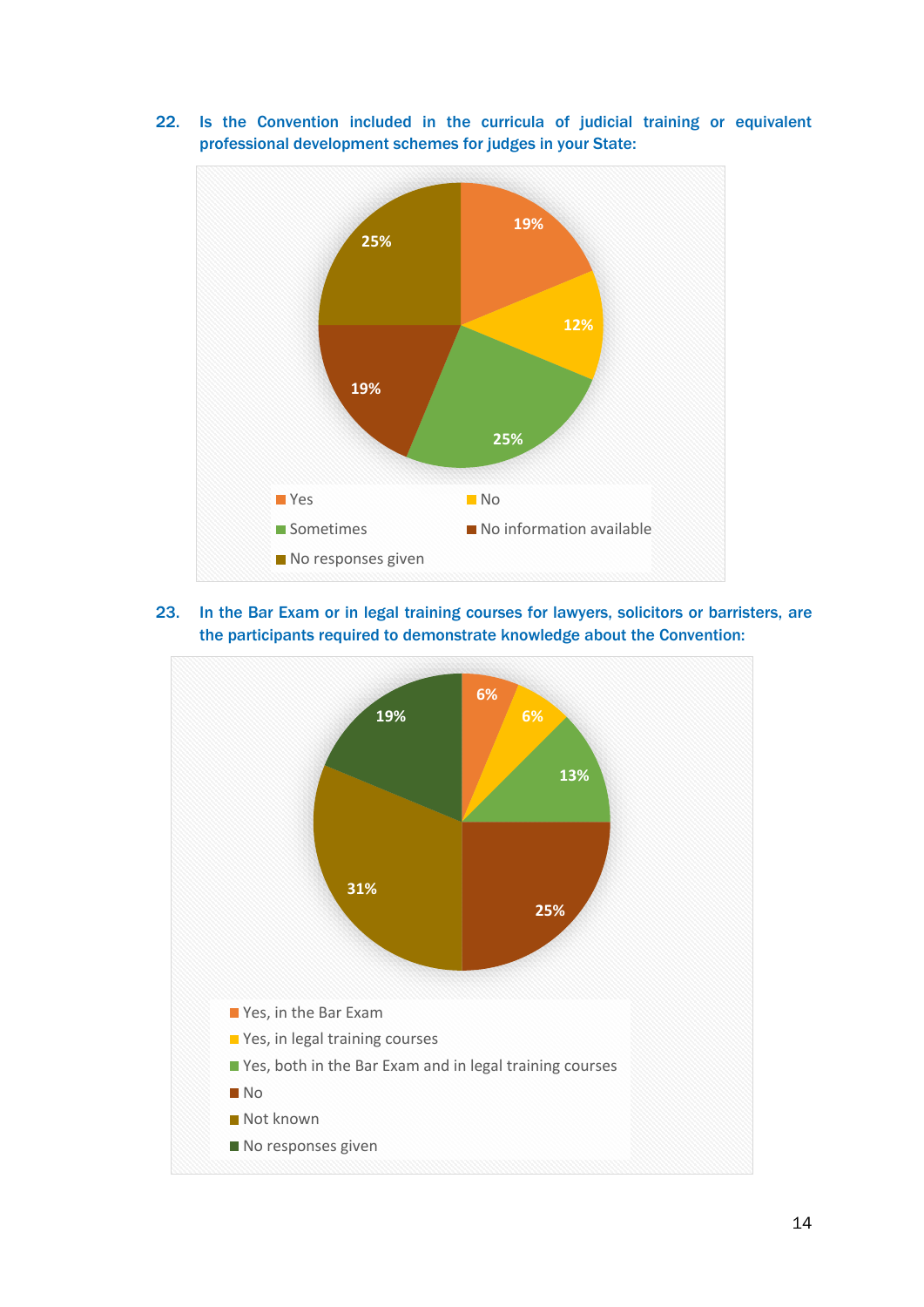24. Would your State support efforts by the PB, in cooperation with institutions representing legal operators and businesses, to develop model dispute clause(s) for the application of the Convention: If yes, please specify any particular preferences:



- 31 While considering that such ready-to-use model dispute clause(s) could potentially facilitate international business dealings, several respondents suggested that the PB first examine whether there is a real need for such model dispute clauses(s) in practice, in particular, because choice-of-court clauses are rather commonplace in international business dealings; the Convention leaves the conditions for the possible nullity of the choice-of-court clauses to national law (Art. 5), and the formal requirements for such clauses under Article 3 of the Convention are rather minimal.
- 32 They also recalled that such efforts should not require significant resources from the PB.



25. Would your State support the creation of a country profile to be published on the HCCH website: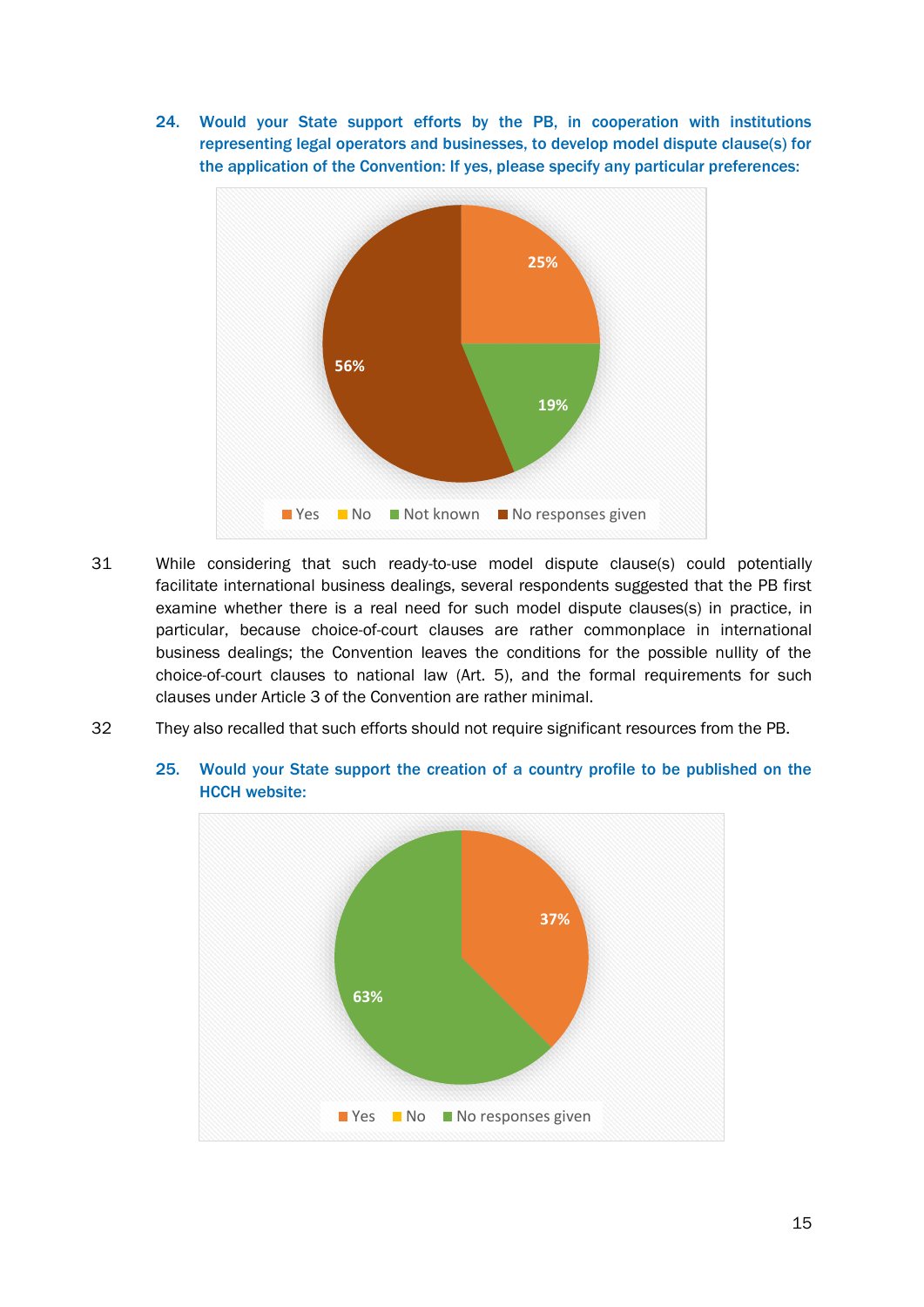

# If yes, please specify any particular information to be included (multiple boxes can be checked):

## If other, please specify:

- 33 Several respondents stressed that any future work on the creation of country profiles should not require significant resources from the PB and the HCCH Members, or at the expense of other projects currently being developed under the umbrella of the HCCH.
- 34 However, should such country profiles be considered, the respondents indicated that they should be tailor-made for the purposes of the Choice of Court Convention in order to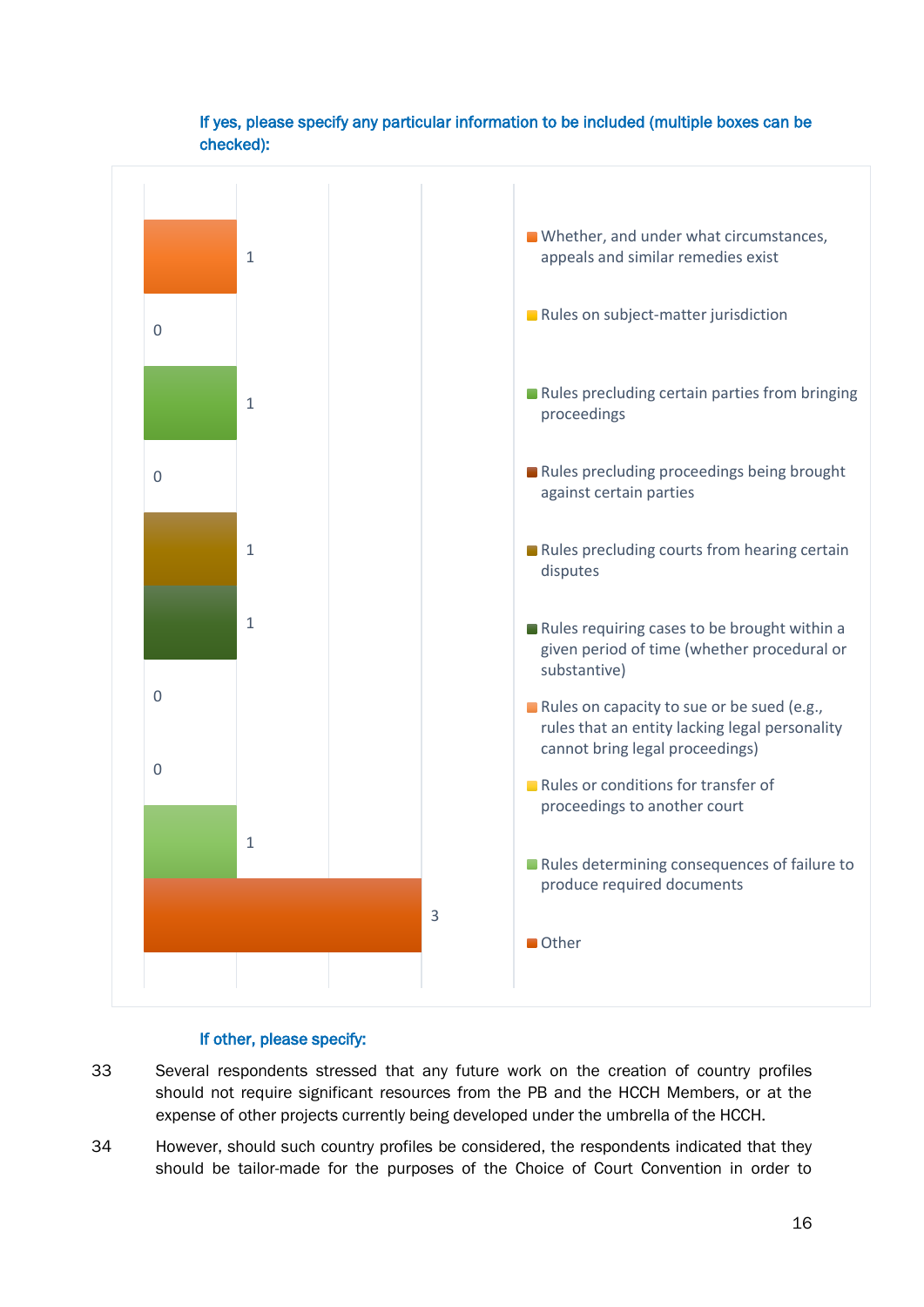ensure added value and should include information strictly relevant for the purposes of the Convention (for instance, indicating which courts are competent to deal with exequatur proceedings or indicating the possible time-limits for the recognition and enforcement of judgments, or indicating the circumstances under which the choice-of-court agreements would be considered null and void under the law of each Contracting State in the context of Art. 5).

# III. Non-Contracting Parties



16. Does your State plan to become a Contracting Party to the Convention over the coming five years:

At what stage of the process of joining the Convention is your State:

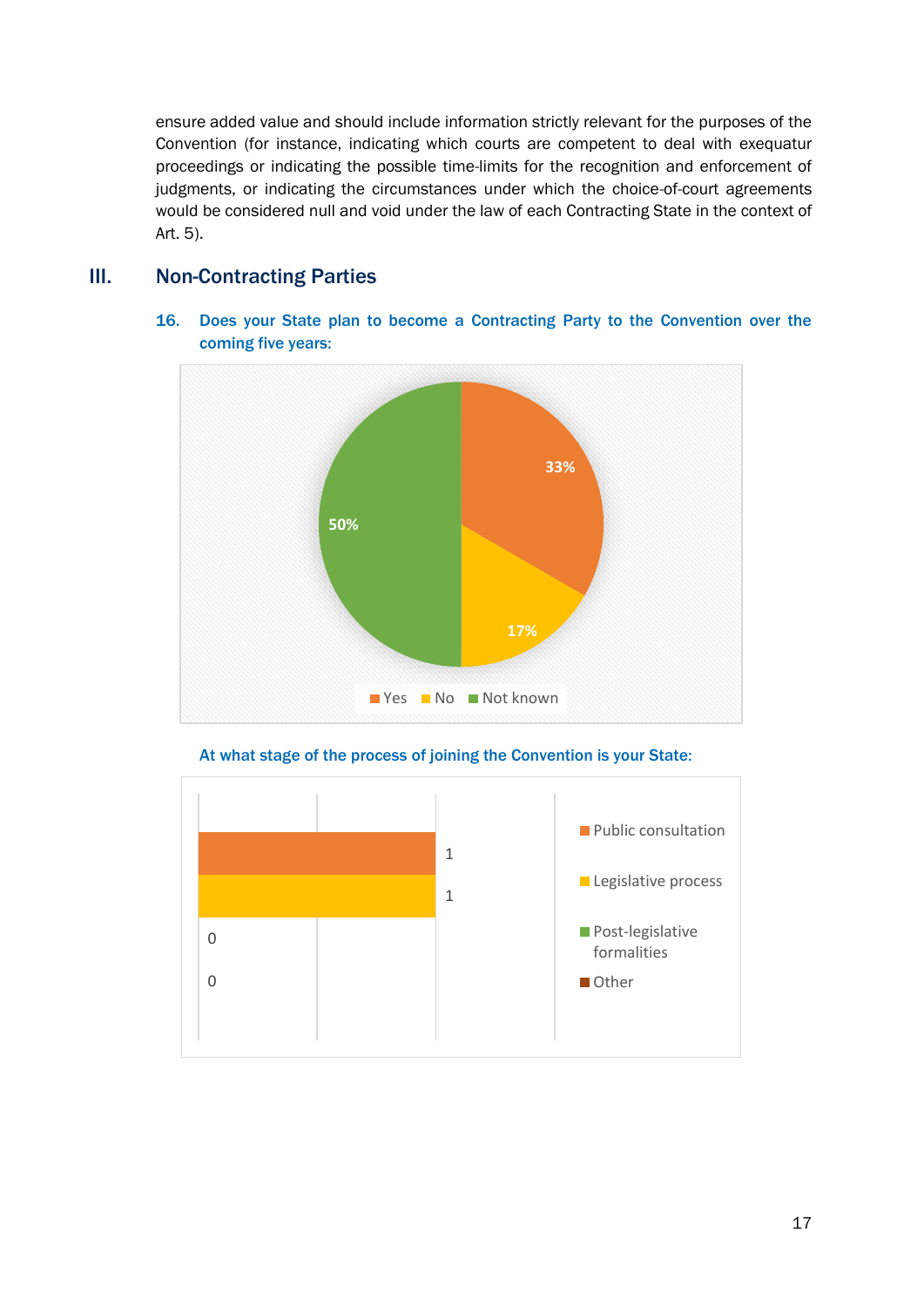## What is expected timeline to complete the process:



Are any of the following considerations relevant for your State in deciding whether or not to join the Convention (multiple boxes can be checked):

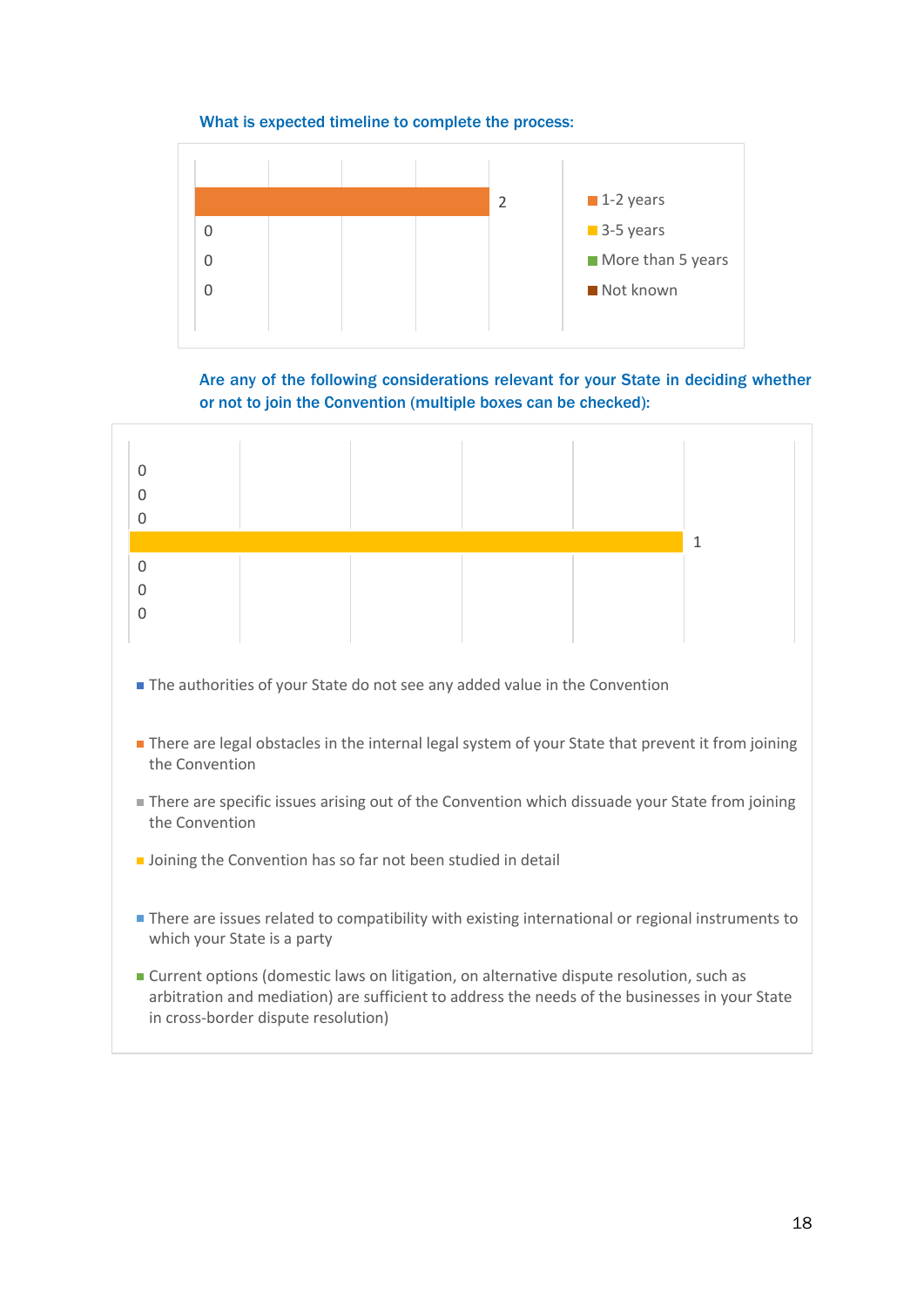

17. Do the courts of your State generally give effect to exclusive choice of court agreements:

- 35 In the response from the People's Republic of China, "[according to] Civil Procedure Law of the People's Republic of China Article 34[.] Parties to a dispute over a contract or any other right or interest in property may, by a written agreement, choose a people's court at the place of domicile of the defendant, at the place where the contract is performed or signed, at the place of domicile of the plaintiff, at the place where the subject matter is located or at any other place actually connected to the dispute to adjudicate the dispute, but the provisions of this Law regarding hierarchical jurisdiction and exclusive jurisdiction shall not be violated".
- 36 In the response from Viet Nam, "Vietnamese laws allow parties to choose a foreign court to settle their disputes in some foreign-related civil cases: *e.g*,[,] contractual disputes in maritime issues. In these circumstances, the Vietnamese court has to refuse to accept the case in accordance with Article 472(1)(a) Civil Procedure Code [(CPC)]. Moreover, Article 470(1)(c) CPC provides for the exclusive jurisdiction of Vietnamese court:

'Another civil case which the parties are entitled to select the Vietnamese court to settle in accordance with Vietnamese law or a treaty to which the Socialist Republic of Vietnam is a contracting party and they agree to select the Vietnamese court to settle'."

37 In the response from Israel, "[t]he courts of Israel generally give effect to exclusive choice of court agreements. Pursuant to Section 7(a) of the Civil Procedure Regulations, 5779- 2018, local jurisdiction is determined in accordance with a choice of court agreement, if there is one. However, the court may choose to exercise or decline jurisdiction contrary to a choice of court agreement under certain special circumstances, in accordance with the arguments raised by the parties, as set out in case law. These include cases in which there is a substantial fear of a lack of a fair trial or injustice in the chosen court (PCA 165/60 *Moshe v. Union* (18/3/1963)). A choice of court agreement might also be disregarded if it is part of a standard form contract and is found by the court to be an unfair contract term (PCA 5860/16 *Facebook v. Ben Hamo* (31/5/2018))".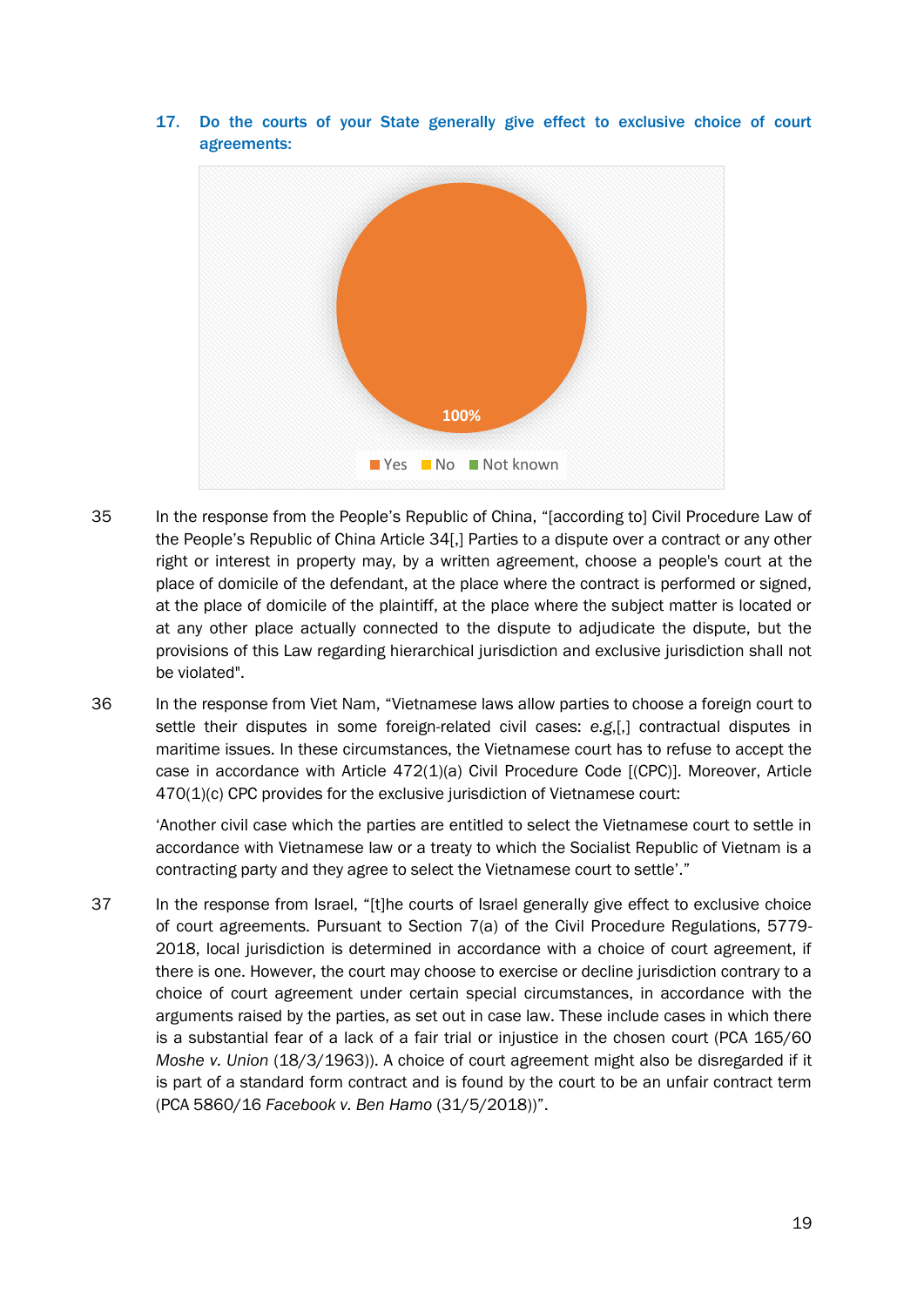

18. Is the subject matter of the Convention a relevant reason for your State in not joining the Convention:

19. Does the domestic law of your State require a sufficient connection between the parties / the dispute and your State when parties select your State's courts in a choice of court agreement:



## If yes, please specify the rules and how these rules are applied in practice:

38 According to the response from the People's Republic of China: pursuant to Article 34 of Civil Procedure Law of the People's Republic of China, parties may choose the court by a written agreement which is at the place of domicile of the defendant, at the place where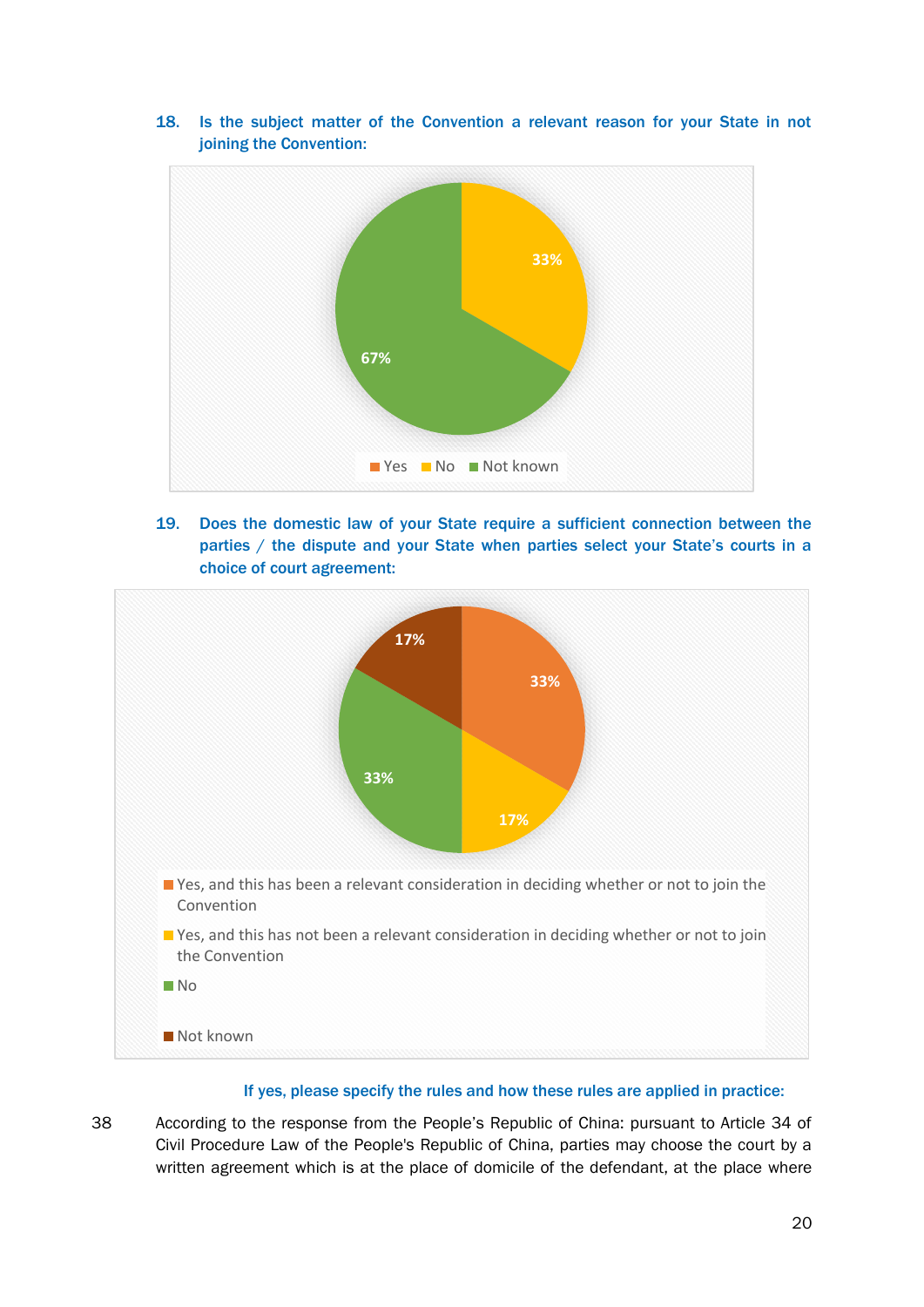the contract is performed or signed, at the place of domicile of the plaintiff, at the place where the subject matter is located or at any other place actually connected to the dispute. However, the "actual connection" is interpreted liberally in Chinese judicial practice, not equivalent to "sufficient connection".<sup>10</sup>

- 39 In the response from Viet Nam: CPC has no provision specifically requiring the connection between the parties / the dispute and Viet Nam when selecting a Vietnamese court in a choice of court agreement. However, Article 469 CPC provides for general jurisdiction of Vietnamese court which sets the requirement that the dispute must have some relations to Viet Nam (defendant's habitual residence, defendant's property, subject matter is a property or a work in Viet Nam, the dispute affecting the rights and obligations of persons in Viet Nam…). Hence, a majority of practitioners and judges share the same view that the Vietnamese court may refuse to accept the case even when a choice of court agreement selecting the Vietnamese court exists. The problem is that after the Vietnamese court is chosen, the jurisdiction becomes exclusive, and the Vietnamese court will not deny its exclusive jurisdiction (Art.  $470(1)(c)$  CPC). The controversy should be eliminated, especially when Viet Nam decides to accede to the Convention.
- 40 The response from Israel stated that courts in Israel can acquire jurisdiction according to process of service performed outside the State, which can be based on a choice of court agreement between the parties pursuant to Section 166(1) of the Civil Procedure Regulations, 2018. Nevertheless, the court may decline jurisdiction if it deems itself not to be the proper forum for proceedings, in accordance with the *forum non conveniens* doctrine. The court may take into consideration the connection between the parties and the dispute to Israel.





<sup>10</sup> People's Republic of China.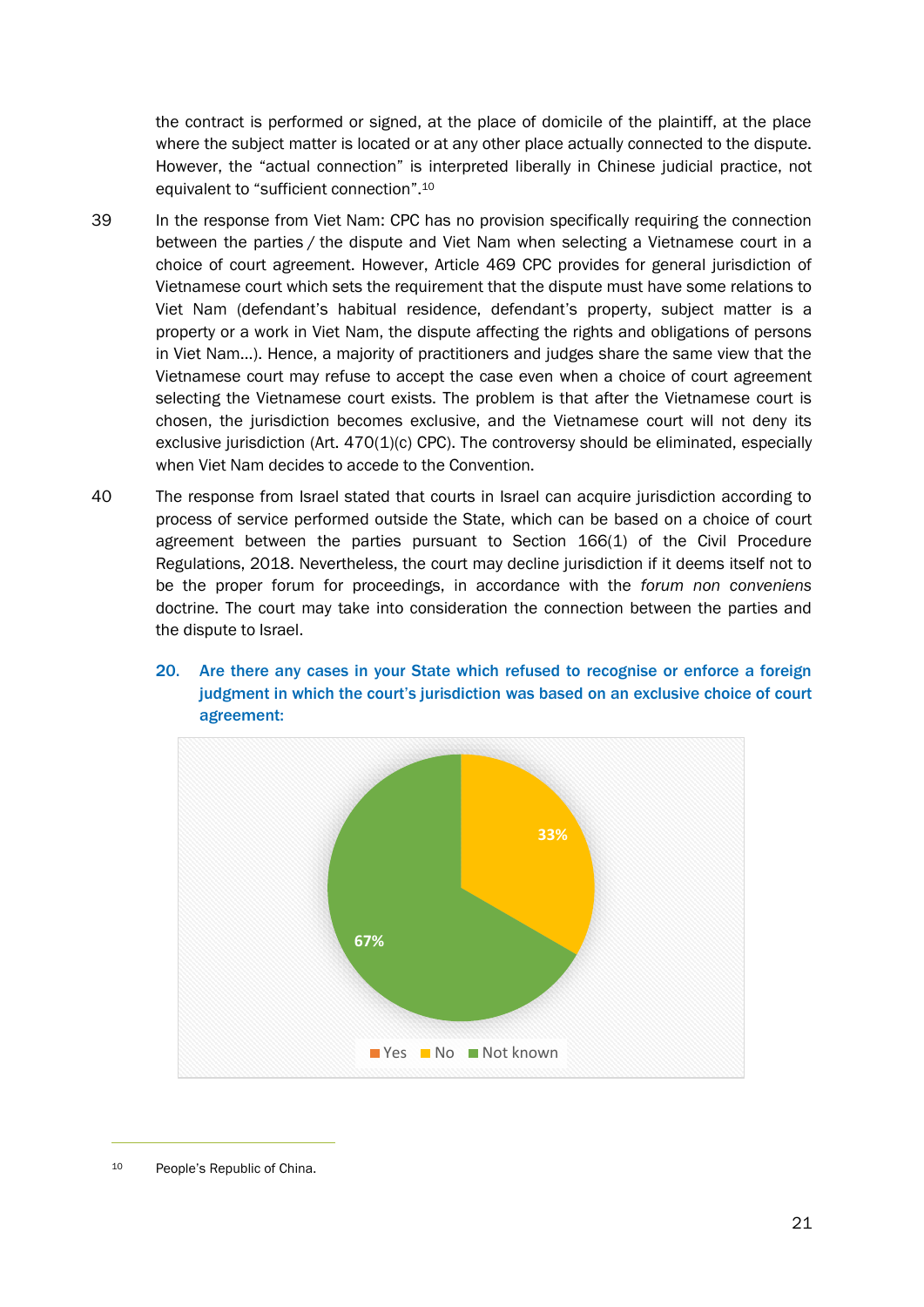21. Do the grounds for refusal provided in the Convention align with your State's domestic rules for recognition and enforcement of foreign judgments:



22. Would your State be concerned about enforcing a judgment for exemplary or punitive damages:

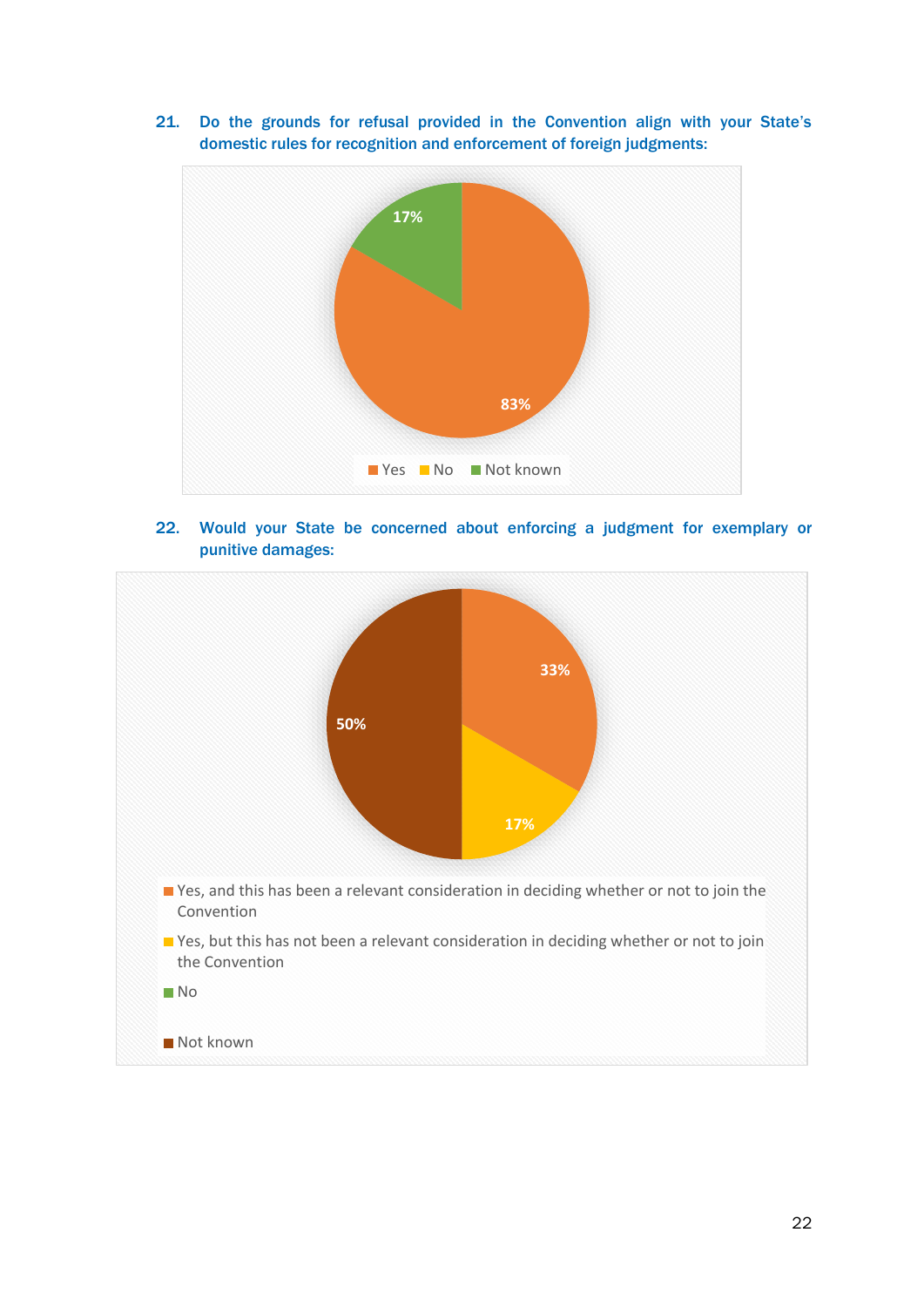23. Is your State satisfied that the appropriate court to determine the existence, validity or scope of a choice of court agreement is the court putatively chosen in the agreement (see reference in the Explanatory Report on the Convention, paras 94, 125, 126 and 149):



24. Has your State faced, or is likely to face, challenges with joining the Convention due to the non-unified legal system of your State:

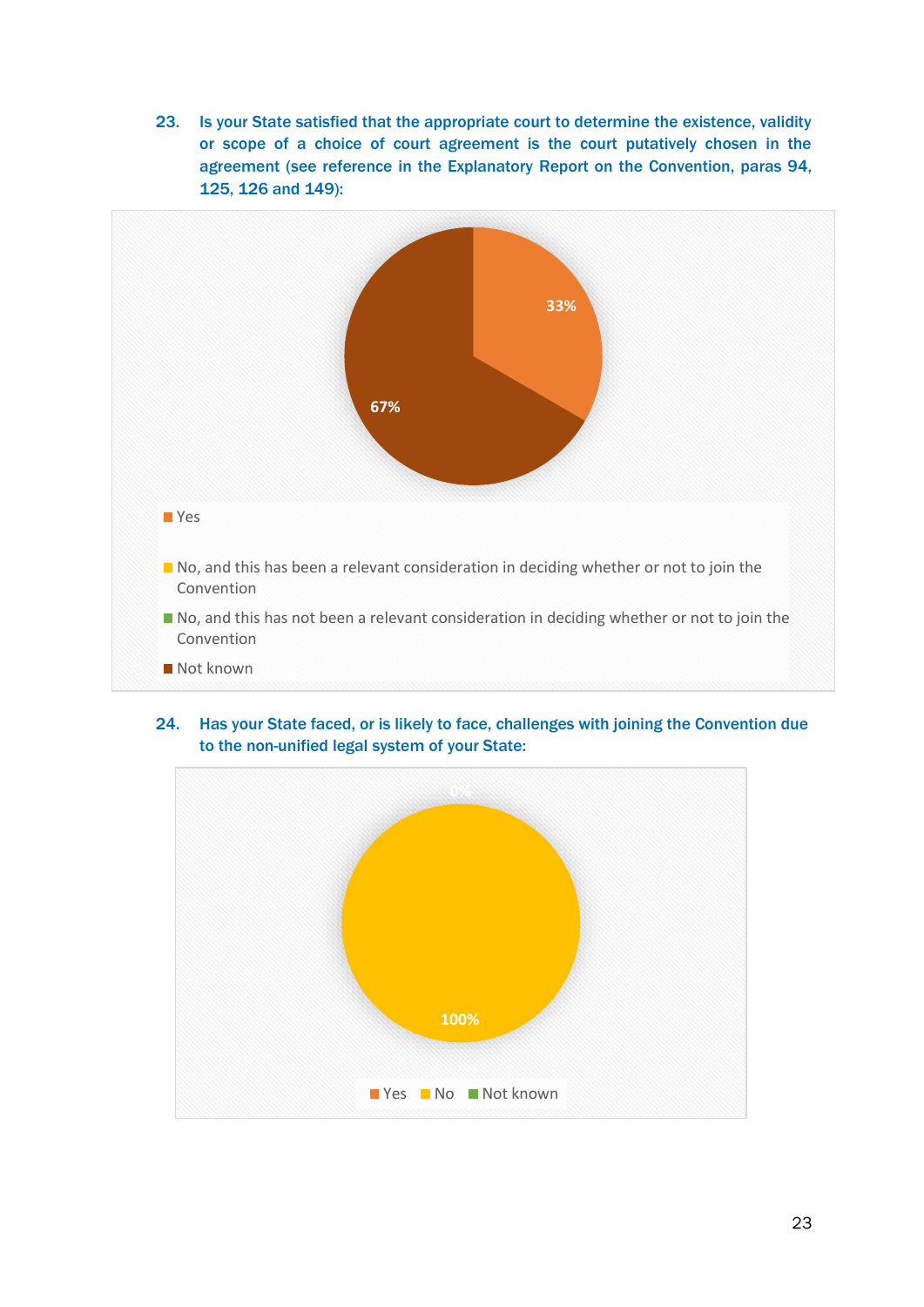

25. As a matter of your State's domestic law, is there a general presumption that a choice of court agreement is exclusive:

26. As a matter of domestic law, do the courts of your State generally give effect to asymmetric choice of court agreements (i.e., choice of court agreement is exclusive as regards proceedings brought by one party but not as regards proceedings brought by the other party, see reference in the Explanatory Report on the Convention, paras 105 and 106):

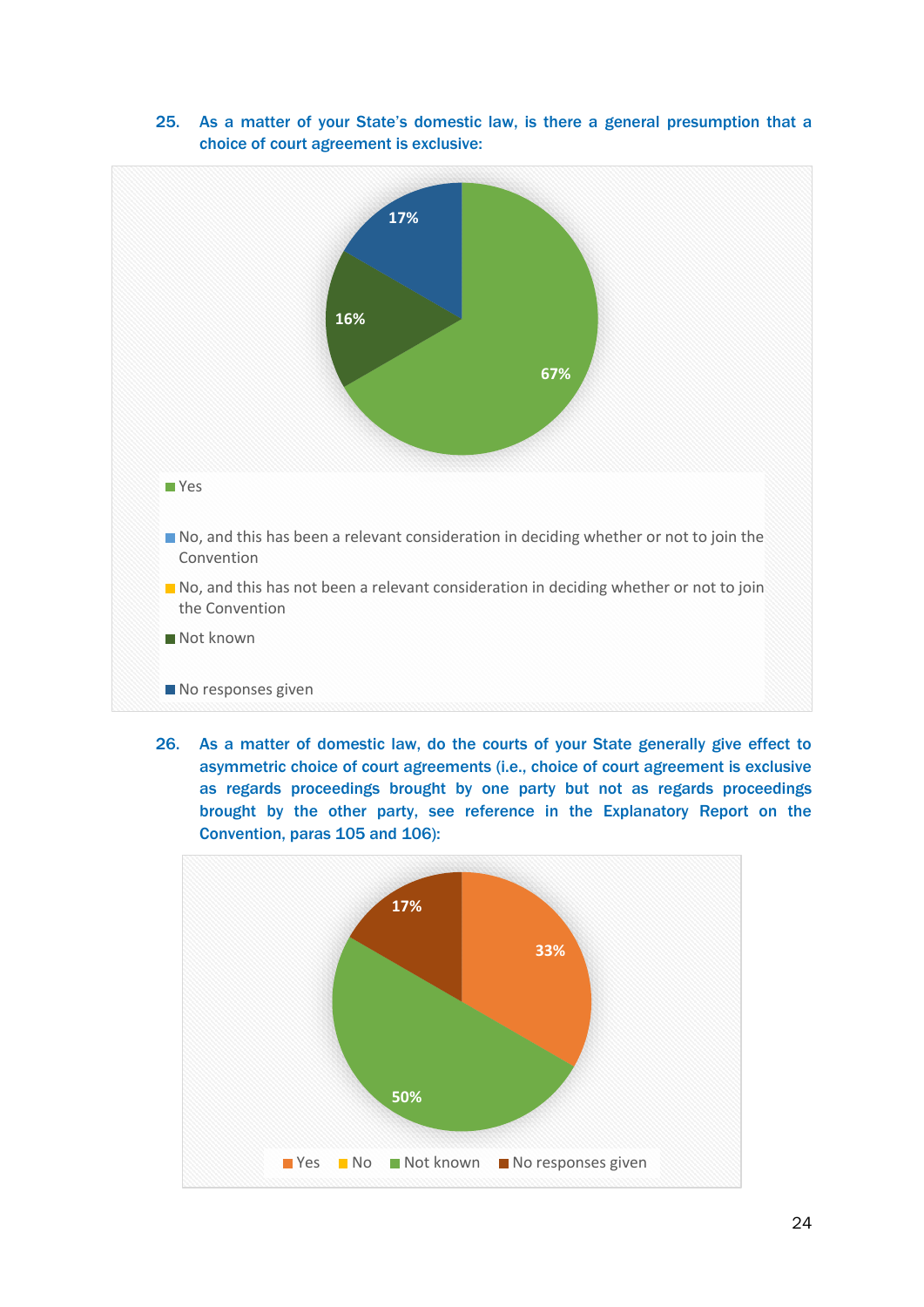41 One respondent stated that although the nullity issue of such agreements is not explicitly dealt with under their national law, in practice the court would give effect to an asymmetric jurisdiction agreement as long as it does not violate mandatory provisions of law and it is the true intention of the parties.



27. Are there any cases in your State in which the court established its jurisdiction despite an exclusive choice of court agreement designating courts of another State:

28. In deciding whether or not to join the Convention, has your State considered making a declaration under Article 19 of the Convention, i.e., that your State's courts may refuse to determine disputes if, except for the location of the chosen court, there is no connection between your State and the parties or the dispute:

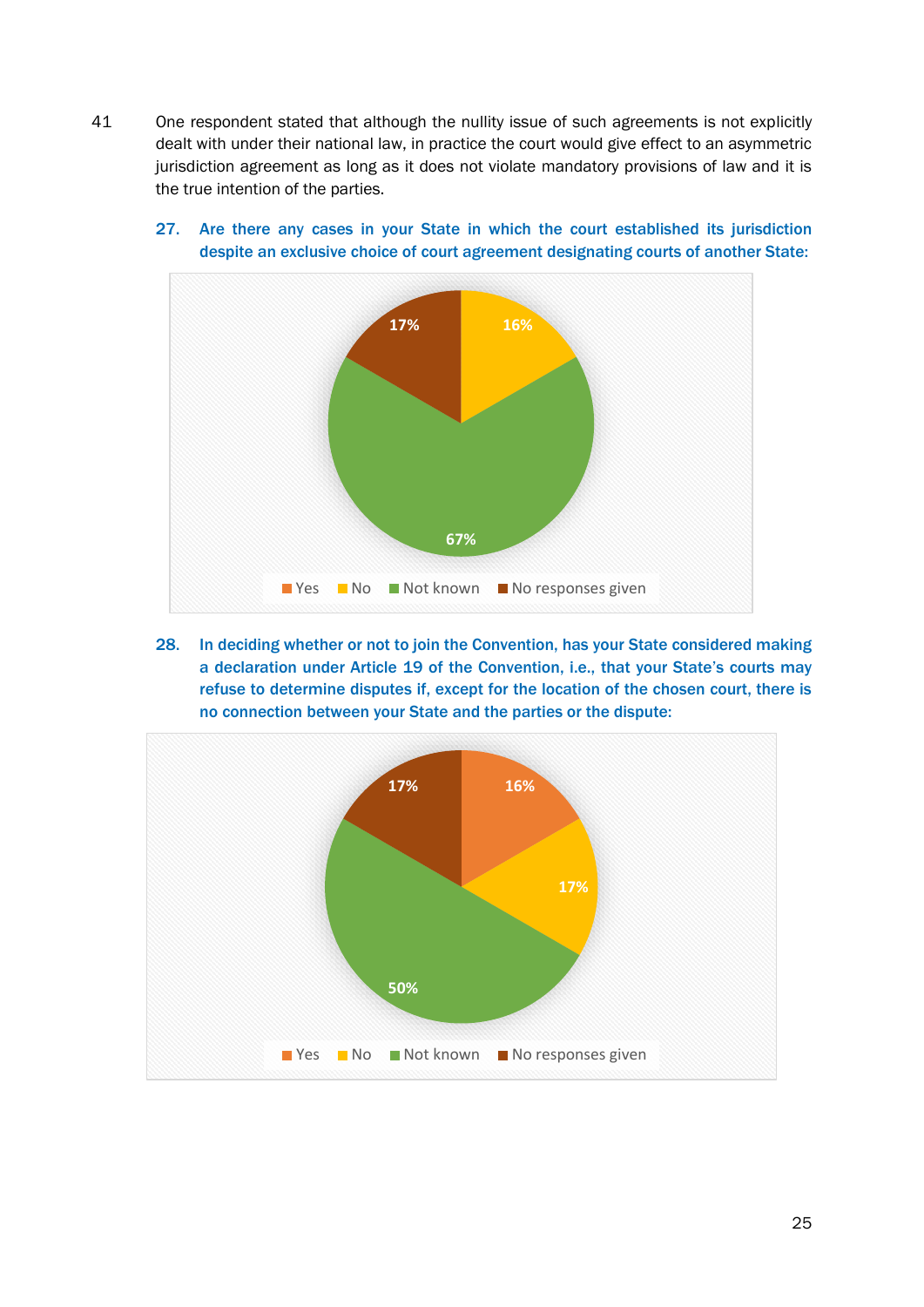29. As a matter of your State's domestic law, would your State's courts recognise or enforce a judgment rendered by a chosen court where all elements of the dispute are connected with your State and there is no connection with the chosen court other than the parties' choice of court agreement:



#### Please provide any further relevant details:

42 Pursuant to Article 34 of the Civil Procedure Law of the People's Republic of China, parties may only choose the court actually connected to the dispute. As for the International Commercial Court, Article 2 of the Provisions of the Supreme People's Court on Several Issues Regarding the Establishment of the International Commercial Court reaffirms that the International Commercial Court may accept cases when the parties choose the jurisdiction of the Supreme People's Court according to Article 34 of the Civil Procedure Law. Thus, recognising or enforcing a judgment rendered by a chosen court without actual connection to the dispute might violate the provisions of a choice of court agreement in the People's Republic of China.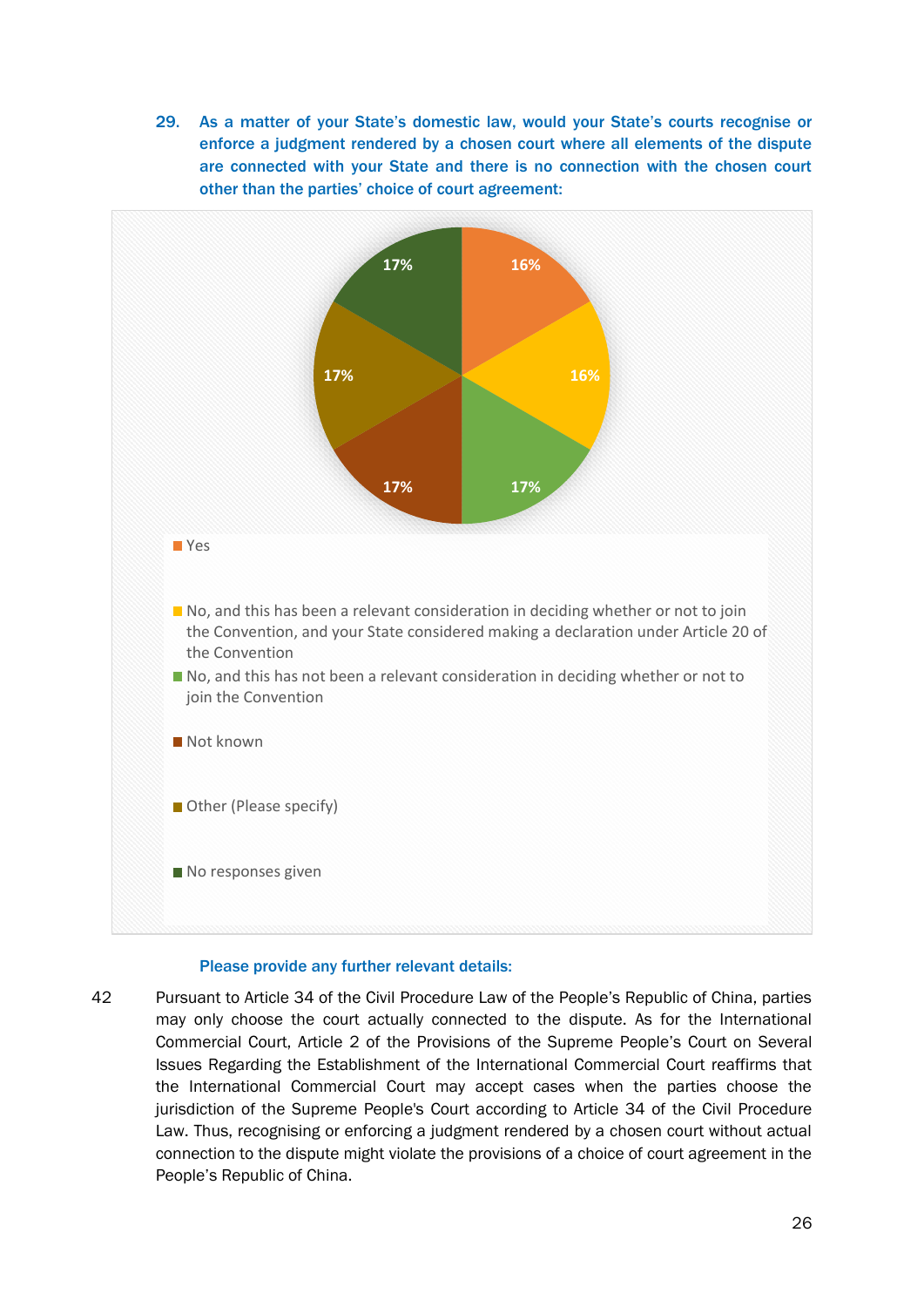- 43 In Viet Nam, Articles 439 and 440 of CPC on the grounds of refusal of recognition and enforcement of foreign judgments do not cover this ground, thus a foreign judgment can still be recognised and enforced in Viet Nam. However, as stipulated above, if the choice of court agreements violate the exclusive jurisdiction of Vietnamese courts, the foreign judgments will not be recognised or enforced in Viet Nam.
	- 30. Are there any cases in your State which refused to recognise or enforce a foreign judgment in which the court's jurisdiction was based on a non-exclusive choice of court agreement:



31. In deciding whether or not to join the Convention, has your State considered making a declaration under Article 22 of the Convention to extend the application of the Convention to cover the recognition and enforcement of judgments based on a nonexclusive choice of court agreement:

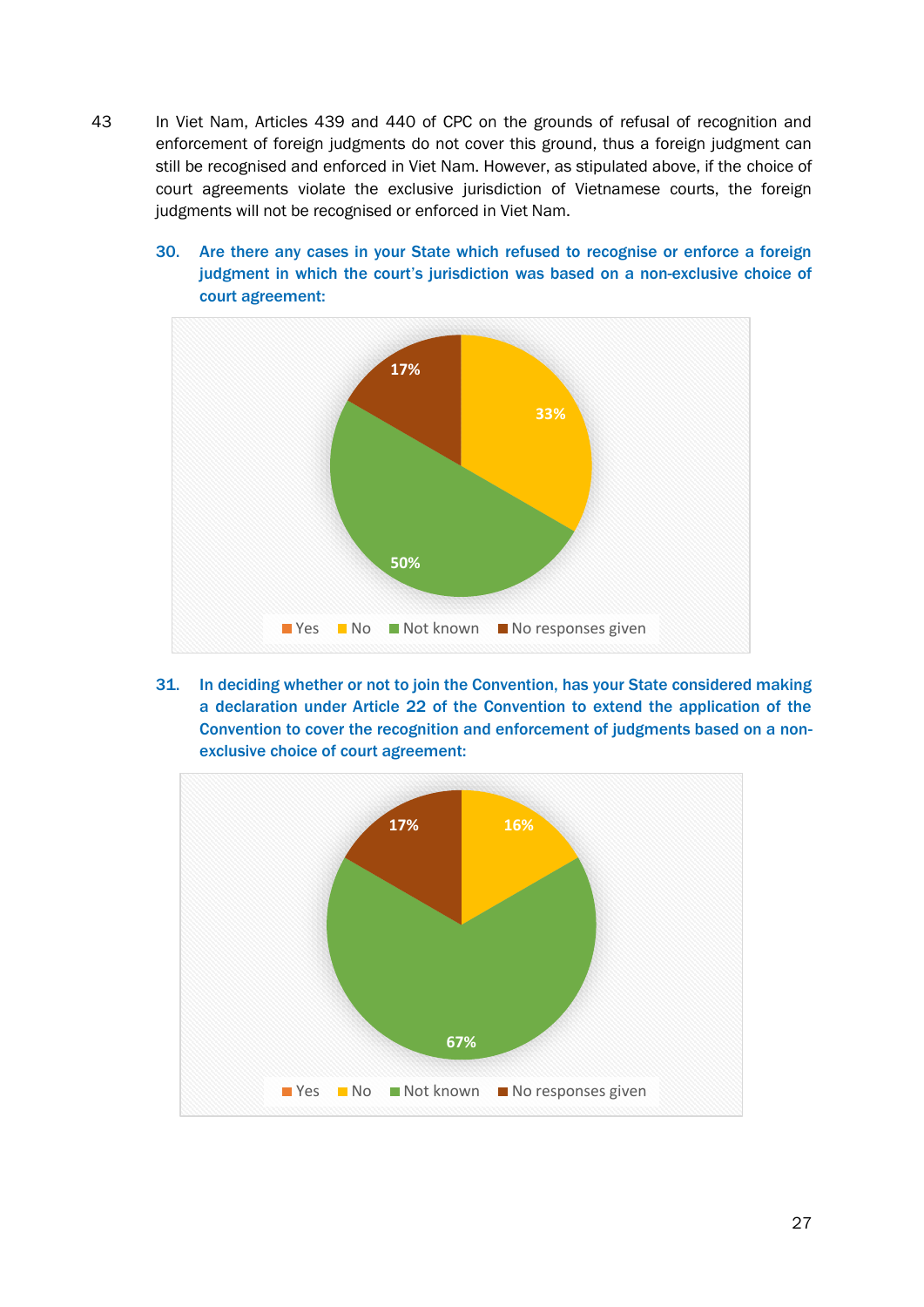32. Recognising that a choice of court agreement is concluded between two private parties, is your State concerned about declining jurisdiction in circumstances where it considers the court chosen to be unsuitable: